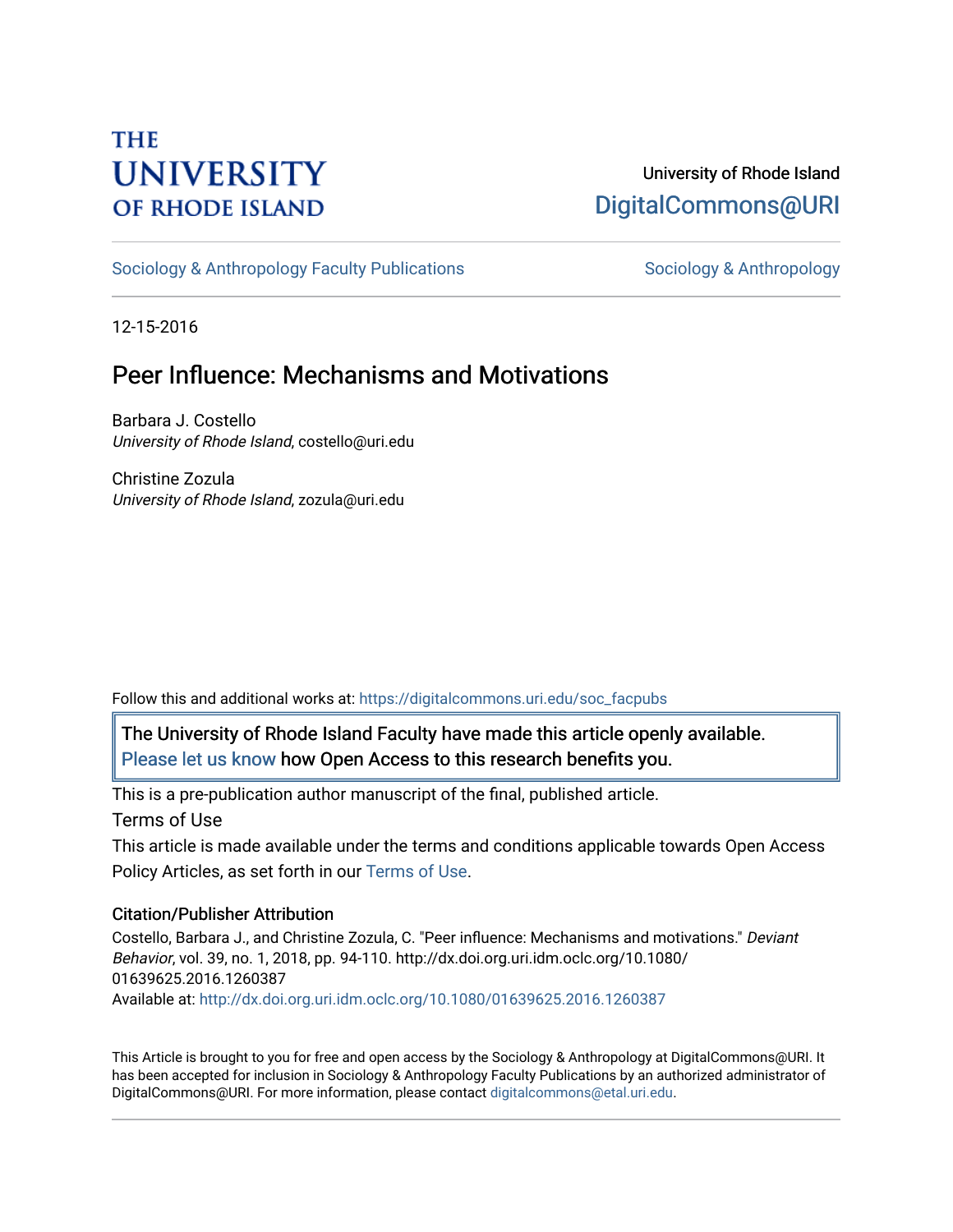#### Peer Influence: Mechanisms and Motivations

#### **Abstract**

Social science research on peer influence has focused on learning and reinforcement processes as potential explanations for the correlation between peer behavior and the individual's behavior. These explanations assume that social ties can have either positive or negative effects on human behavior, depending on the nature of the groups to which the individual belongs. This view has been contested by those working in the control theory tradition in criminology, who argue that all social ties promote conformity. To shed new light on this debate, we ask a question that has not been addressed in previous research – *why* do youths try to influence their friends' behavior? Our analysis of written accounts of peer influence toward both positive and negative behaviors reveals clear differences in motives for peer influence toward positive, prosocial behavior and negative, deviant behavior. Influence toward deviant behavior is much more likely to be motivated by selfish concerns, and influence toward prosocial behavior is more likely to be motivated by altruistic concerns. These findings are consistent with the view that crime and deviance is asocial behavior, and not the result of strong social ties to others.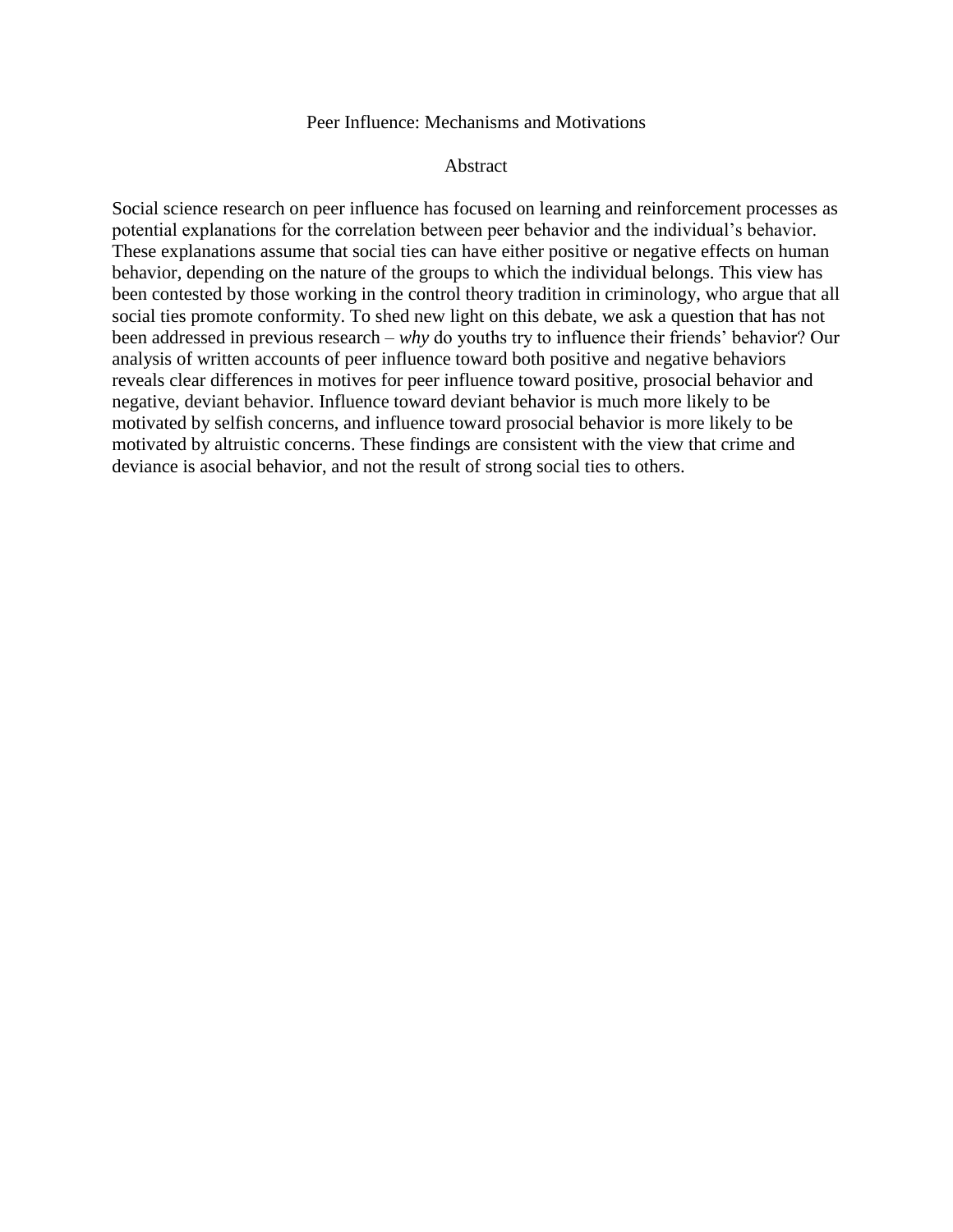#### **Peer Influence: Mechanisms and Motivations**

There is a long history of research in criminology that documents the relationship between individuals' deviant behavior and that of their peers. The earliest sociological theories of crime were essentially designed to explain the group nature of delinquency (Shaw, 1931; Shaw and McKay, 1942) and the fact that delinquent youth tend to have delinquent friends (Sutherland, 1947). These empirical relationships are virtually undisputed in the literature. Nevertheless, scholars debate why these correlations exist, and decades of research have failed to produce any definitive conclusions about causal processes that may link friends' delinquency to the individual's delinquency. As one leading scholar in the field stated in the conclusion of his book on the subject, many explanations of peer influence on deviance "border on the mystical" (Warr, 2002: 139).

We argue that one reason for the lack of progress in understanding peer influence processes is the overreliance on quantitative data and the misplaced faith in quantitative methods to provide new insights into peer influence processes. Existing large data sets that have been frequently used to try to reveal the nature of group influence on deviance simply do not contain measures that allow researchers to distinguish one mechanism of influence from another. Another tendency in the literature that has slowed our progress in understanding peer influence is researchers' apparent assumption that any causal effect of peers on deviance is the result of socialization or learning processes, even in the absence of any direct evidence of learning or norm transference. In a sense, learning theories "own" the peer effect in criminology (Costello, 2010).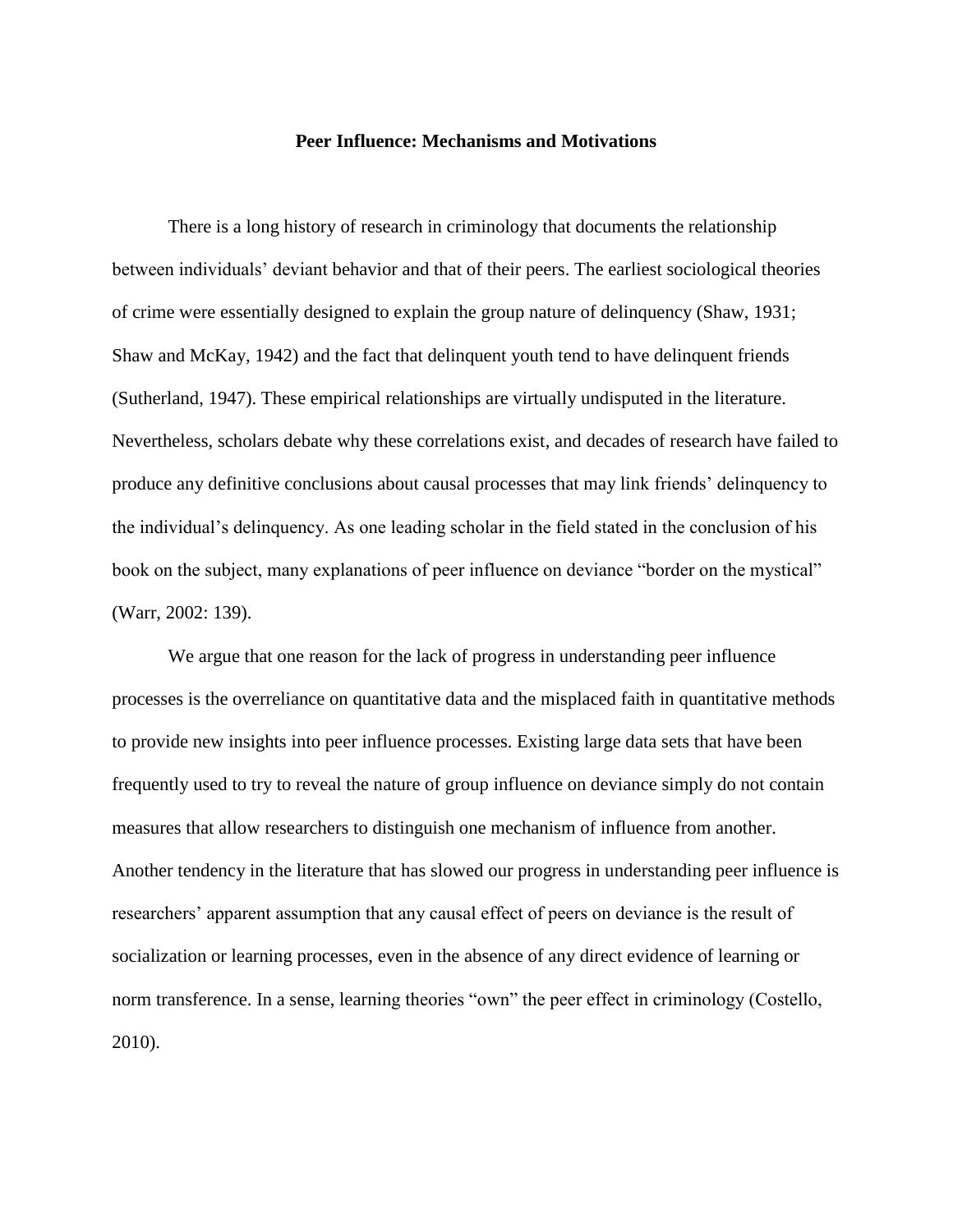In this research, we begin to move past these barriers to furthering our understanding of peer influence processes by simply asking respondents to report on specific instances of peer influence they have been involved in, both toward and away from deviant behavior. Building on the work of Costello and Hope (2016), we look not only at the mechanisms of influence reported by our respondents, but also at respondents' motivations for trying to influence their peers. Thus, our research begins to shed light on both *what* youths are doing in interaction with their friends, and *why* they say they're doing it. Our results have important implications for theoretical debates on the nature of peer influence.

#### **Theoretical Explanations of the Peer "Effect"**

The idea that our associates can influence our behavior is an old one. As early as 300 B.C., the Greek dramatist Thais noted that "evil companionships corrupt good morals" (Burt, 1925: 123). Even Cesare Lombroso, best known for his argument that crime is the result of atavism, stated that a "depraved environment, which counsels or even insists on wrongdoing, and the bad example of parents or relatives" are "sinister" influences on children (Lombroso Ferrero, 1911: 144.

Some of the earliest sociological explanations of crime centered on explaining the delinquency/peer delinquency connection. Shaw and McKay (1942) developed their social disorganization theory to explain persistently high rates of delinquency in certain Chicago neighborhoods. They argued that low levels of informal social control in socially disorganized neighborhoods allowed unsupervised groups of boys to engage in delinquent behavior.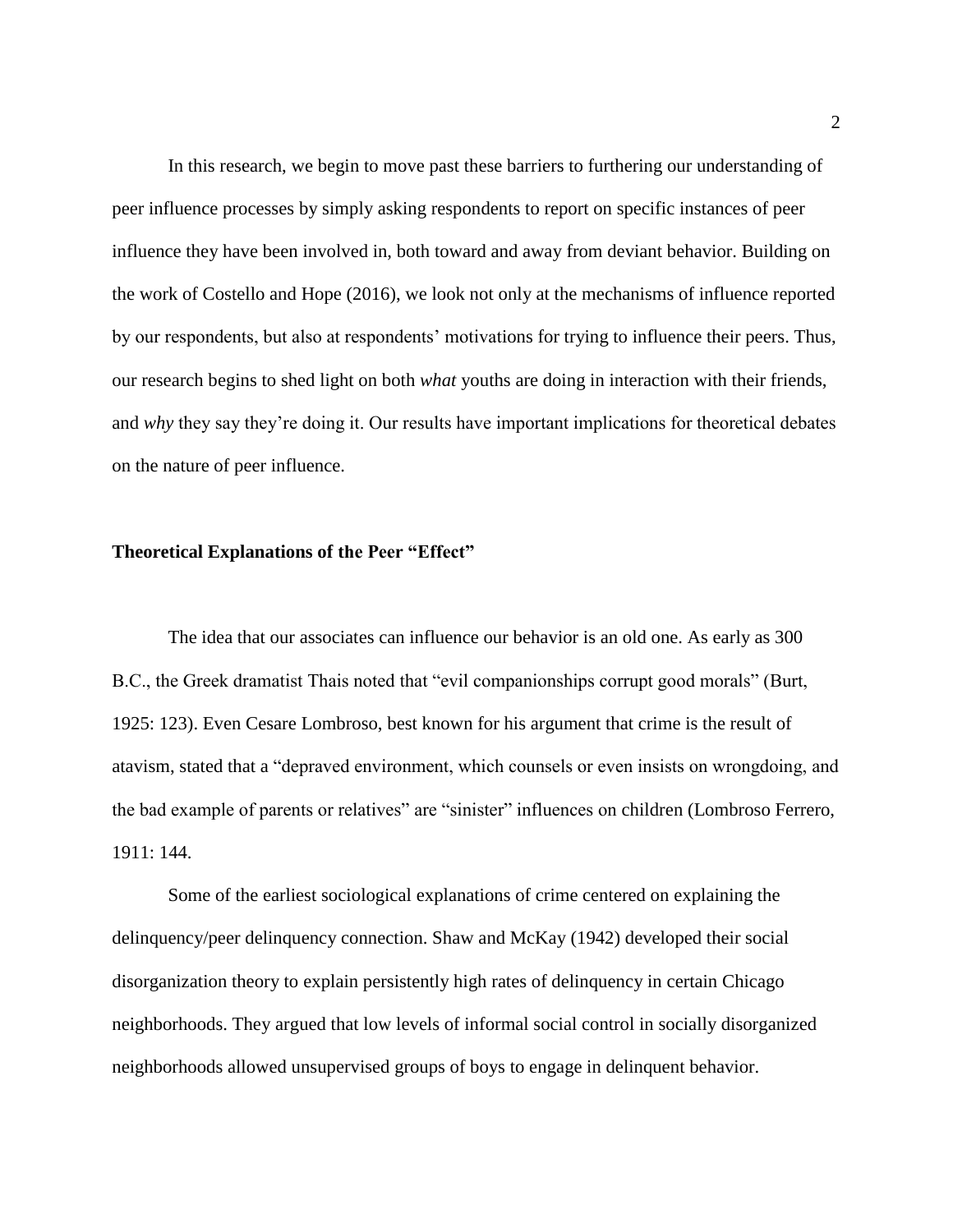Eventually, delinquent and criminal subcultures formed in these neighborhoods, and these groups perpetuated criminal traditions over time. In this way, Shaw and McKay's theory included elements of both social structure and culture in their explanation of crime (Kornhauser, 1978).

Other theories, such as Sutherland's (1947) differential association theory and Burgess and Akers's (1966) differential association-reinforcement theory, focused largely on cultural processes to explain the relationship between delinquency and delinquent peers. These "socialization" theories hold that norms, values, or "definitions" conducive to crime are learned through interaction with others (Sutherland, 1947), and that learning occurs through the process of operant conditioning (Akers, 1998). For learning theories, then, deviance has social causes, as it is the result of our ties to others.

The first major challenge to learning theories came in Hirschi's (1969) presentation of social control theory. Hirschi argued that differential association or cultural deviance theories begin from an erroneous view of human nature as prosocial, a nature that requires a push to crime if it is to occur. Hirschi took the Hobbesian view that human nature is asocial, and that we are inherently motivated by self-interest. In this view, then, crime is nonproblematic, and conformity is what requires explanation. Hirschi's explanation of delinquency drew on Durkheim's idea that conformity to social rules is the product of social integration, or that "we are moral beings to the extent that we are social beings" (cited in Hirschi, 1969: 18). For Hirschi, then, the cause of deviance is not social, but rather asocial, and our ties to others promote conformity.

Hirschi explained the relationship between delinquent friends and delinquency by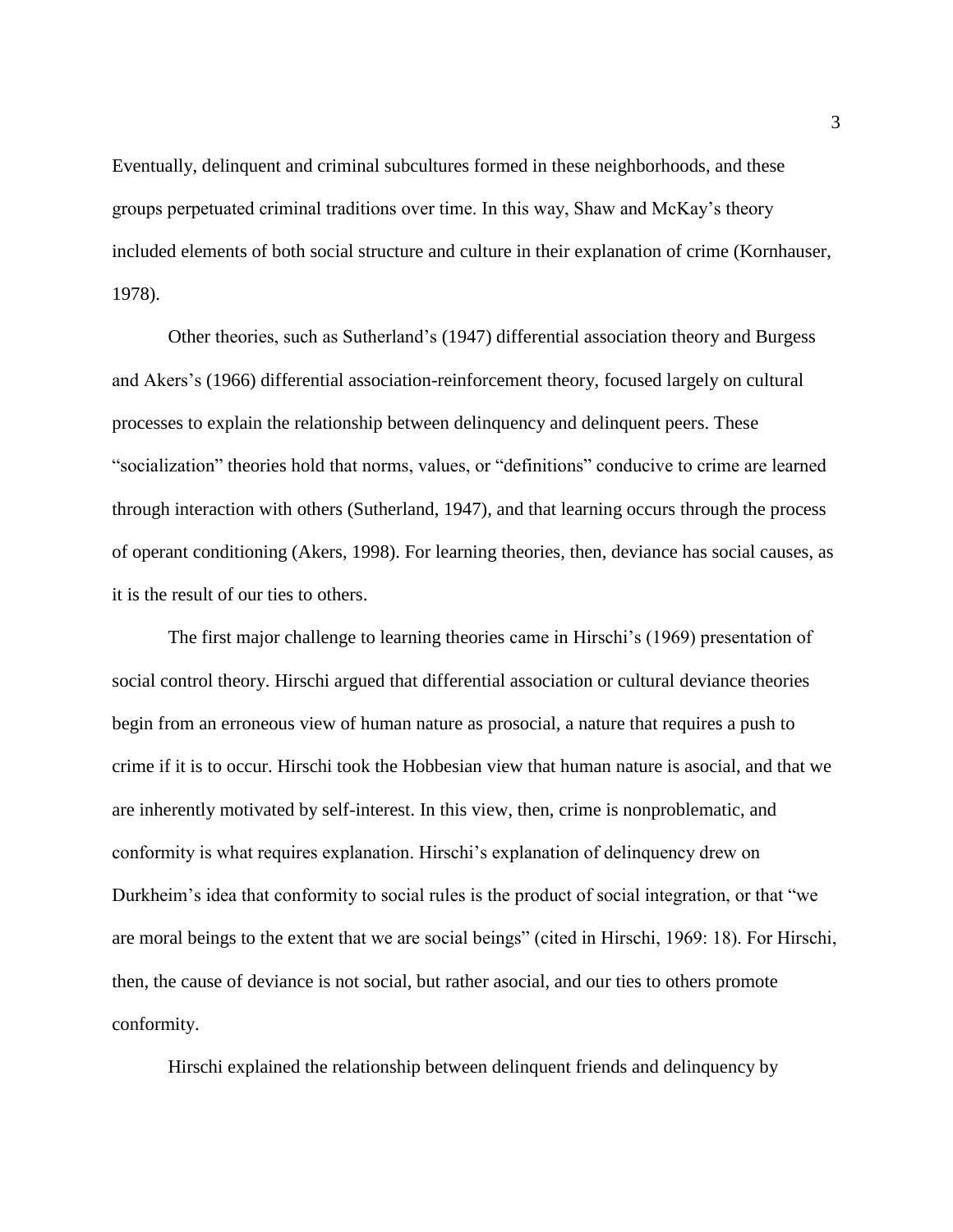drawing on the earlier work of the Gluecks, who claimed that the relationship was spurious, the result of self-selection processes. As the Gluecks put it, "birds of a feather flock together," (Glueck and Glueck, 1950: 164), and youths who have similar tendencies toward deviance tend to come together to engage in mutually enjoyable activities. Hirschi retained this view in his later work developing self-control theory (Gottfredson and Hirschi, 1990). In this view, crime is the result of low self-control, or the tendency to impulsively pursue immediate gratification and a weak ability to work toward long-term goals. Low self-control also leads to membership in groups with others similarly lacking in self-control. For Gottfredson and Hirschi, crime is fun, thrilling, and provides quick and easy benefits. All of these may be enhanced by the presence of others, but membership in deviant groups does not cause these behaviors. Thus, both Hirschi's (1969) theory and Gottfredson and Hirschi's (1990) theory can be viewed as "selection" theories, in sharp contrast to socialization theories.

The socialization versus selection debate dominated the literature on peer influence for years, both in criminology and in the wider sociological literature (Kandel, 1978). One consequence of the focus on socialization and learning theories versus self-selection and control theories was a lack of exploration into alternative explanations of the peer effect. It wasn't until the mid-1990's that an alternative to these two views was formally proposed and tested. This alternative is a simple opportunity effect, or the idea that deviant friends have a causal effect on deviance, not through teaching deviant norms and values, but by presenting opportunities for deviance that would not exist otherwise (Osgood et al., 1996). This view is derived from routine activities theory (Cohen and Felson, 1979), which explains crime with reference to situational variables that make crime easier or more rewarding (Osgood et al., 1996).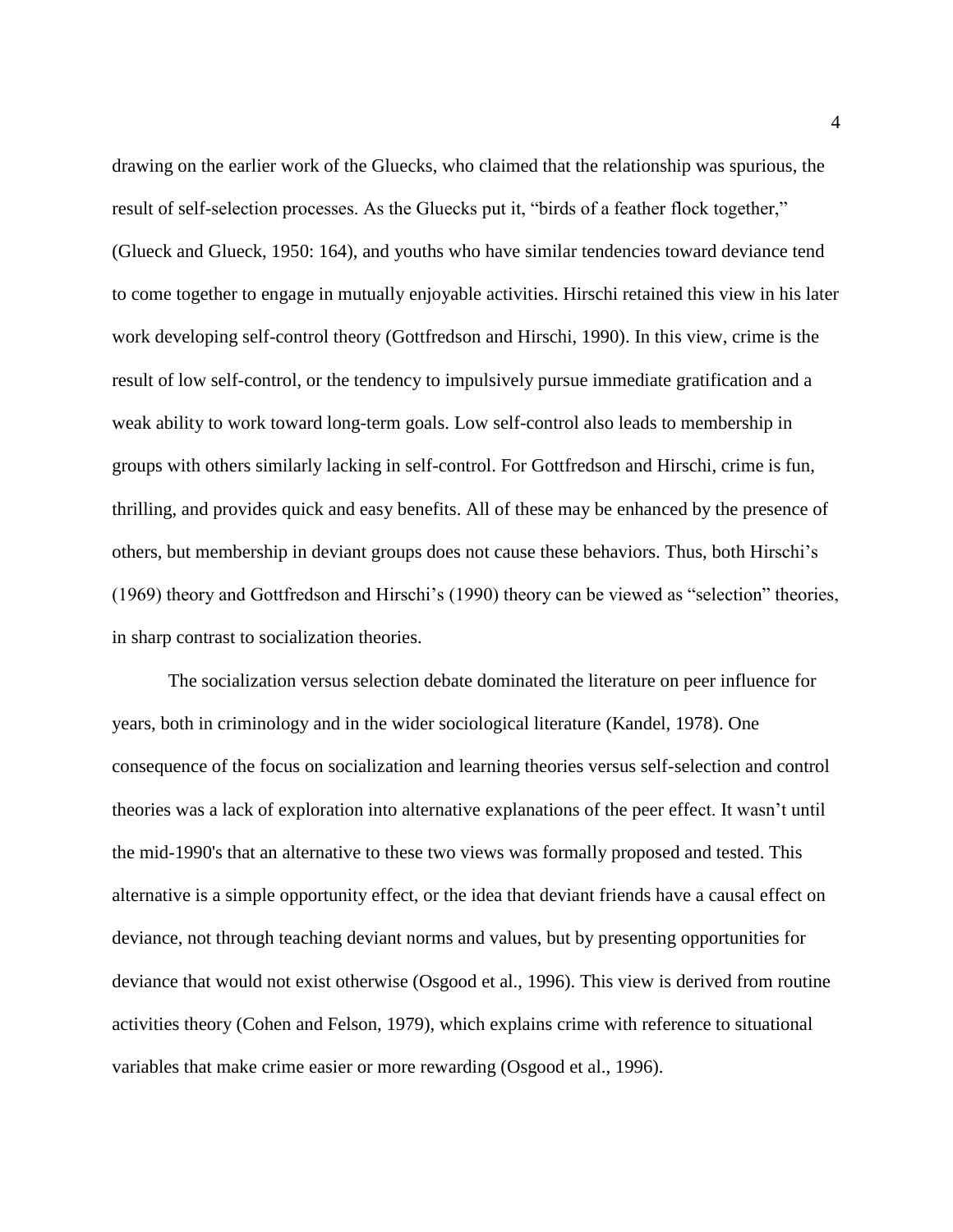#### **Research on Alternative Explanations of the Peer "Effect"**

Not surprisingly, there is some evidence supportive of all of these alternative explanations of the correlation between delinquency and peer delinquency, in addition to a number of additional possibilities that have received less attention in the criminological literature (see Warr, 2002, for a review). Tests of differential association and social learning theory consistently show that attitudes toward crime are correlated with criminal behavior, and that friends' behavioral similarity tends to increase over time (Simons-Morton and Chen, 2006), suggesting a socialization or learning effect. On the other hand, a number of studies have found that self-selection accounts for a substantial portion of the relationship between delinquency and friends' delinquency, supportive of control theory (Chapple, 2005; Haynie and Osgood, 2005; Kandel, 1978; Matsueda and Anderson, 1998; Mercken et al., 2012; Rebellon, 2012). There is also evidence supportive of a simple opportunity effect, in that unstructured socializing with friends in the absence of adults or other likely agents of social control is associated with greater rates of deviance (Osgood et al, 1996; Osgood and Anderson, 2004).

However, there has been little research that allows us to adjudicate between these competing explanations. Although there is evidence pointing away from attitude transference as an explanation of peer influence (Warr, 2002; Warr and Stafford, 1991), researchers often assume that any causal relationship between deviance and peer deviance is evidence of learning processes (Costello, 2010). For example, McGloin's (2009) review of the literature on the peer effect notes that there is "impressive" evidence in support of the socialization perspective, even while she acknowledges that most studies measure only exposure to delinquent peers and not the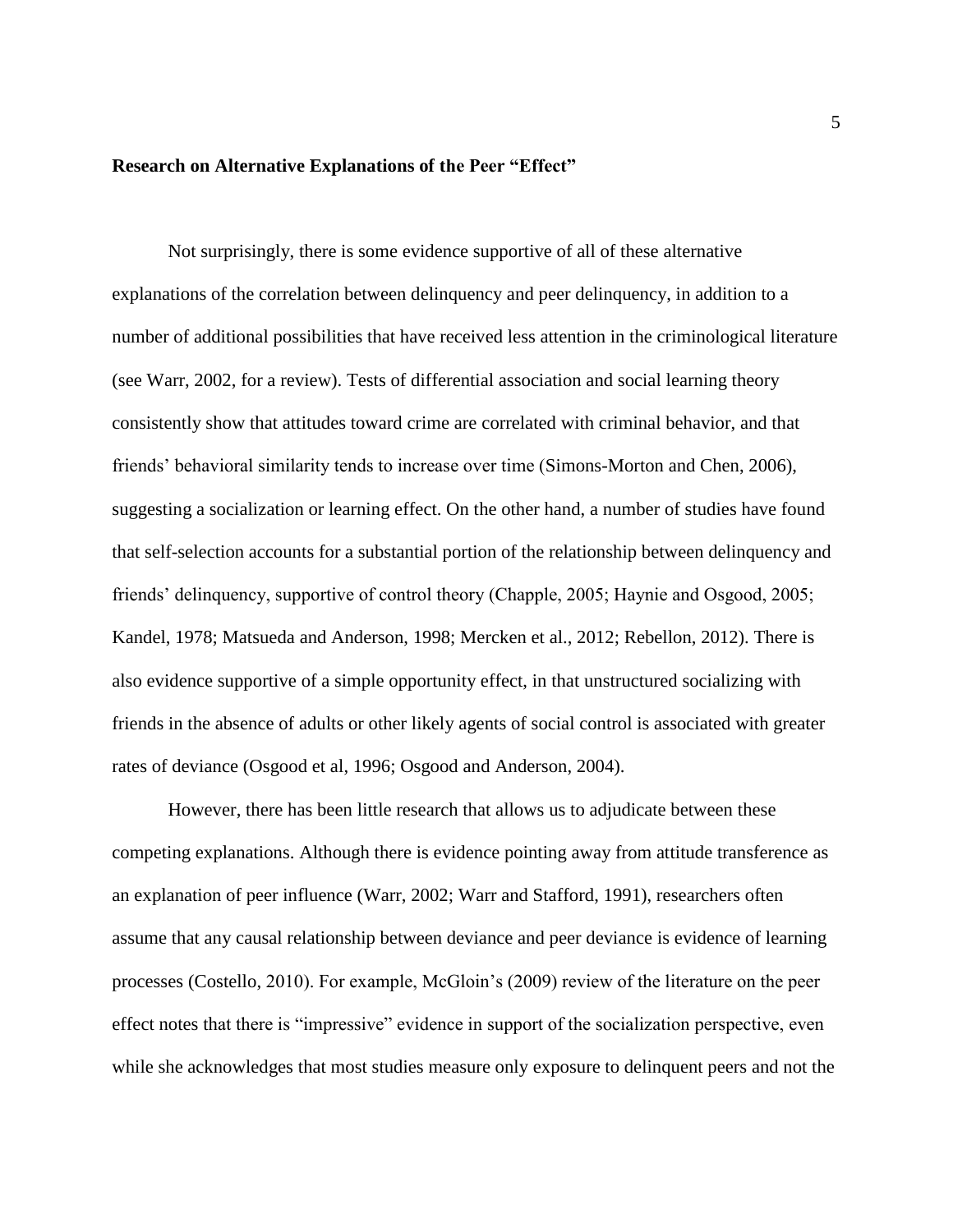actual learning process. Similarly, Matsueda and Anderson (1998) conclude that the relationship between delinquency and peer delinquency that remains after self-selection is controlled provides evidence for learning theories and against control theories, even though there were no measures of attitudes toward crime in their analysis. Haynie (2001) found that network density is associated with greater behavioral similarity among members of both deviant and conforming groups. She concluded that these findings were more supportive of learning theories than control theories, but there were no measures of attitudes toward deviance or the learning process in her analyses. Thus, these researchers fail to adequately consider the possibility that a casual effect of peer delinquency on delinquency can be anything other than a socialization or learning effect. However, as Warr notes, the correlation between delinquent friends and delinquency that remains after self-selection is taken into account "says nothing about the process or mechanism of influence that gave rise to it, and the number of possibilities is large" (2002: 134).

This gap in the literature has recently been addressed by Costello and Hope (2016). Their study of peer influence processes among a convenience sample of students at two universities uncovered a wide range peer influence techniques toward both deviant and conforming behavior. Using student accounts of specific incidents of peer influence, Costello and Hope found that the most commonly used method of peer influence toward deviant behavior reported in their sample involved students simply inviting their friends to participate, which occurred in about 36% of total incident classifications  $(N=189)$ . Despite the lack of attention to the concept peer pressure in the criminological literature, Costello and Hope's (2016) analysis revealed that it was fairly common in their sample, with 23% of total incident classifications falling under the category of "coercive" methods of influence, including ridicule. Other common methods of influence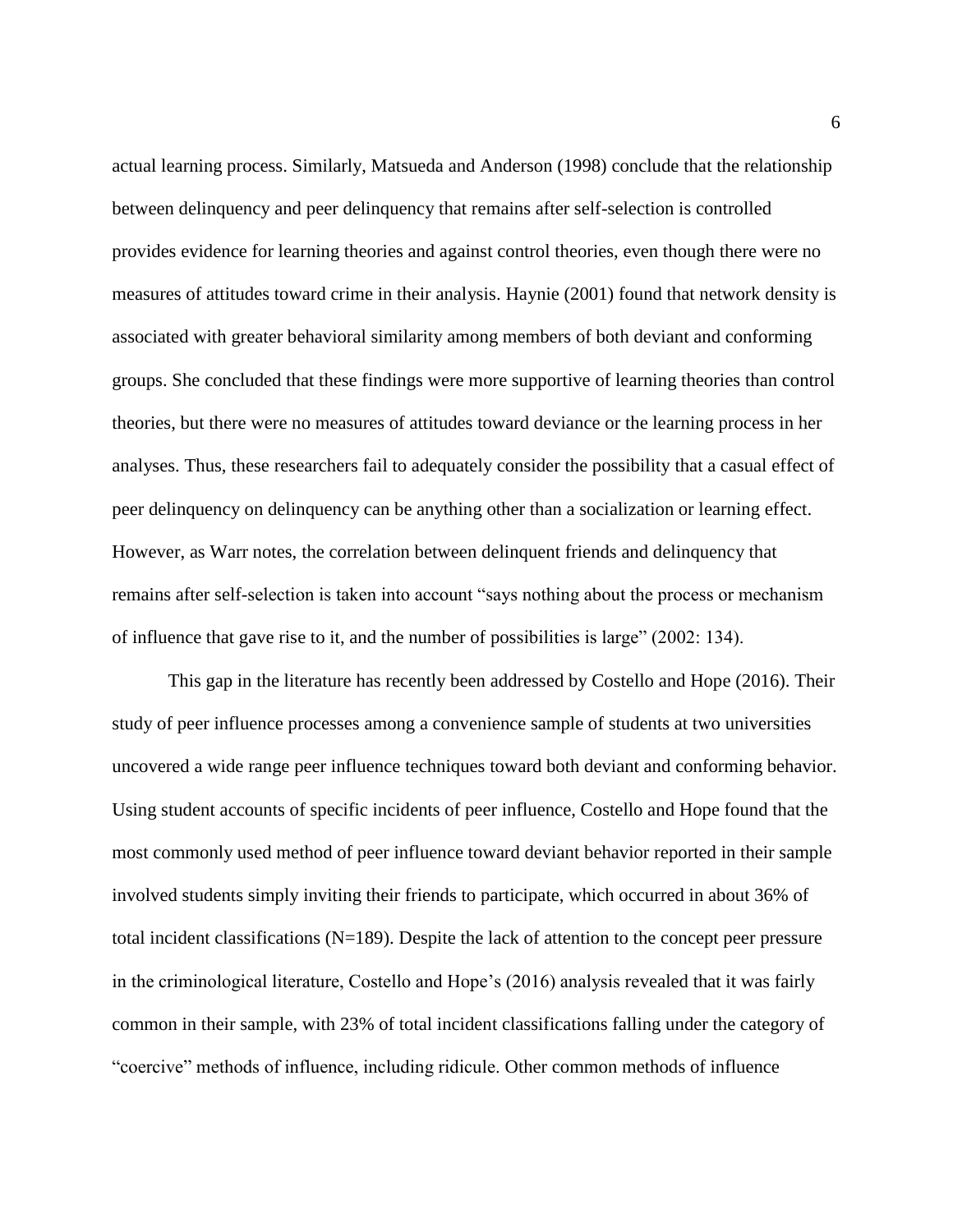included convincing others to engage in deviance by minimizing the potential negative consequences of the behavior, convincing others to engage in deviant or dangerous stunts for the entertainment of onlookers, and respondents reporting that they engaged in a deviant behavior because they thought others in a group who were engaging in that behavior would like them better if they joined in.

Costello and Hope (2016) also argued that friends can have a positive influence on each other's behavior, either by attempting to prevent deviance or by encouraging positive behaviors, such as those related to academic success or healthy lifestyles. Working from a control theory perspective (Hirschi, 1969; Gottfredson and Hirschi, 1990; Laub and Sampson, 2003; Sampson and Laub, 1993), Costello and Hope (2016) argue that criminology has largely ignored the possibility that friends can have a direct, positive influence on each other's behavior, despite the fact that a correlation between deviance and friends' deviance is necessarily also a correlation between conformity and friends' conformity (Costello, 2010). Viewed this way, this empirical relationship provides just as much evidence for social control theory as it does for learning theories, particularly given our lack of understanding of mechanisms of peer influence. If we don't know why deviance and peer deviance are correlated, the correlation can hardly be taken as evidence for one theory over another.

Costello and Hope's (2016) analysis of positive peer influence revealed a great deal of positive peer pressure among their respondents, and it is likely that this positive influence has prevented hundreds of deviant acts in their small sample alone. The three most common methods of positive influence were analogous to the common methods of negative influence in their sample. Coercive methods were most common, comprising 36% of total classifications of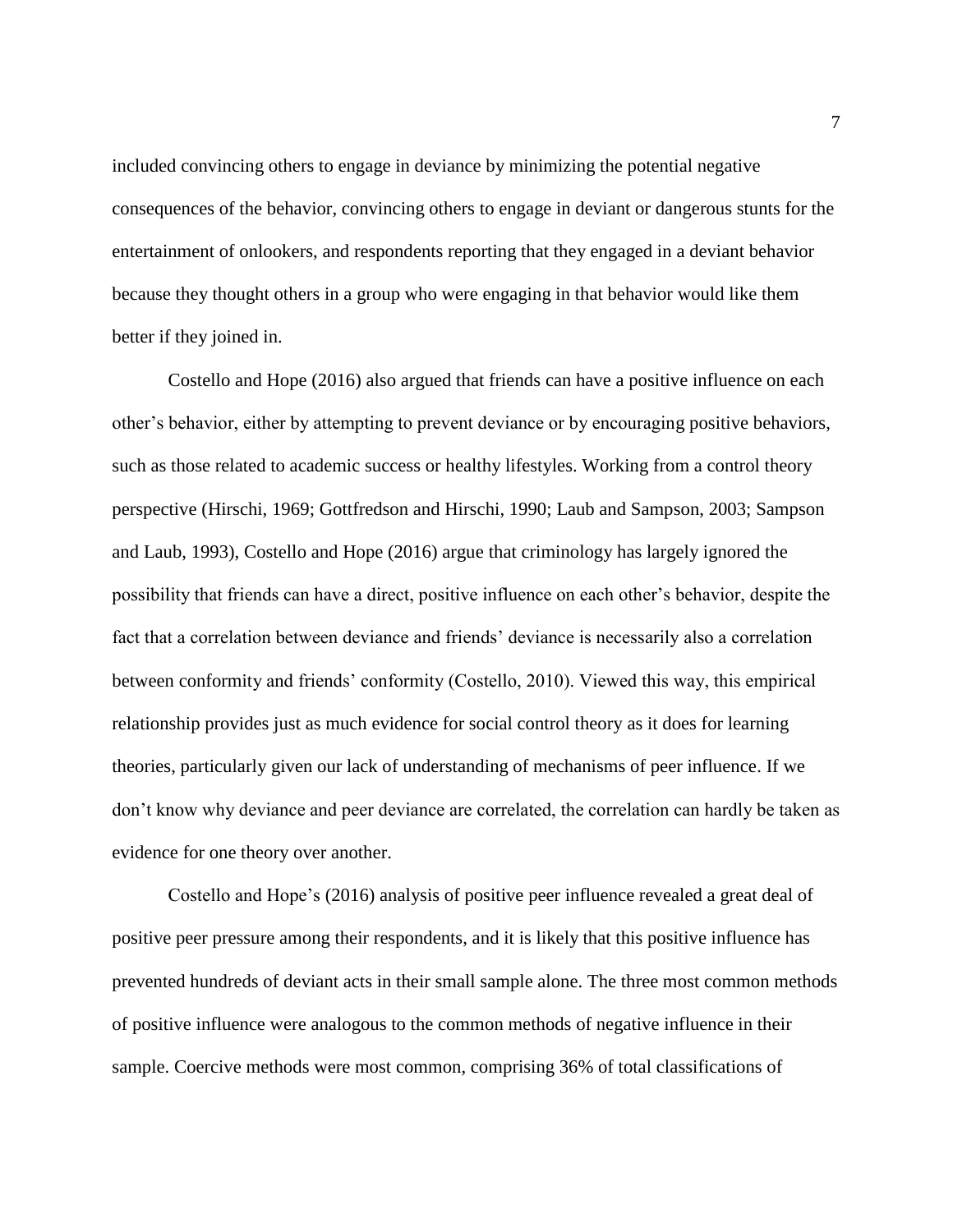incidents. Many of these involved peers trying to keep each other from driving after drinking or drug use, for example by forcibly taking someone's car keys away. Other common methods of positive influence included maximizing the negative consequences of deviance or maximizing positive consequences of prosocial behaviors, and making simple offers or invitations.

The picture that emerged from these data was more supportive of the situational opportunity perspective (Osgood et al, 1996; Osgood and Anderson, 2004) and control theories of crime than of learning or cultural explanations. Costello and Hope (2016) note that there were very few references by any of their respondents to norms or values in the influence attempts, and efforts to convince reluctant peers that they should engage in a behavior were much more likely to invoke the unlikely chance of getting caught than any moral qualities of a behavior. It is important to note that this study specifically focused on situational influence rather than friends' influence that might occur over time, so this study could not address normative influence that might occur over time in the course of a friendship. However, based on the patterns exhibited in this sample of students, norms and values regarding deviant behavior seemed largely irrelevant in peer influence attempts.

Although the Costello and Hope (2016) research revealed a number of mechanisms of peer influence, the researchers were left with a question of great theoretical importance – why do peers try to influence each other's behavior, either toward or away from deviance? Costello and Hope (2016) noted that some attempts at influence toward deviance seemed motivated by selfish concerns, particularly incidents that were classified as being for the entertainment or benefit of onlookers. For example, one of their respondents recounted this story of an incident that occurred during a party in the woods: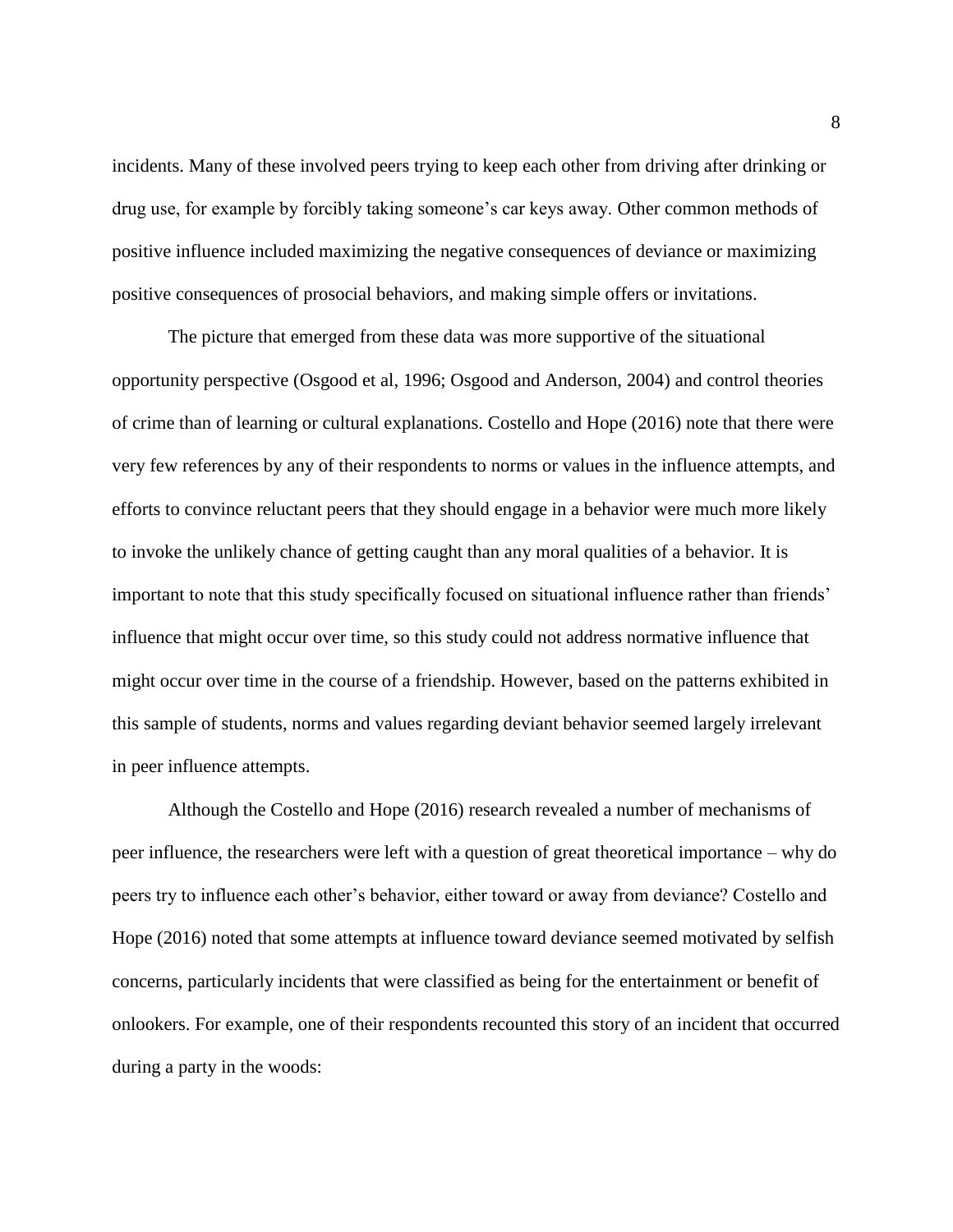Later in the night when they decided to let this kid drive, he drove his car down a wrong path down a hill deeper into the woods. Luckily he had a four wheel drive explorer, but the kids in the car were enjoying his mishaps. They continued to egg him on as he tried to reverse his car, breaking headlights and taillights on trees and stumps. They made it out of the woods and home without any legal issues, but what sorts of friends treat each other in this manner?

A similar incident occurred during a night of drinking at a bar:

One girl kept drinking till she was dangerously drunk, yet people continued to buy her drinks because they found her actions amusing. Another girl even recorded the night and posted it to Youtube.

These incidents portray an image of peer influence that is very different from the normative influence learning theories portray. For learning theories, groups socialize their members into a variety of behaviors because group norms define those behaviors as acceptable or laudable. Sutherland (1947) argued that society is characterized by normative conflict, and that criminal behavior is normal learned behavior. When people have more contact with those espousing prodeviant "definitions," those norms and values are learned. Akers (1998) further specified that learning is achieved through operant conditioning, through which certain groups reinforce deviant behavior and definitions among their members. As noted earlier, then, for differential association and learning theories, crime is social behavior. Some groups are "organized for criminal behavior" and some are "organized against criminal behavior" (Sutherland, Cressey, and Luckenbill, 1992:90), but crime is always the result of social processes, since it is learned through contact with others who have favorable definitions of criminal behavior.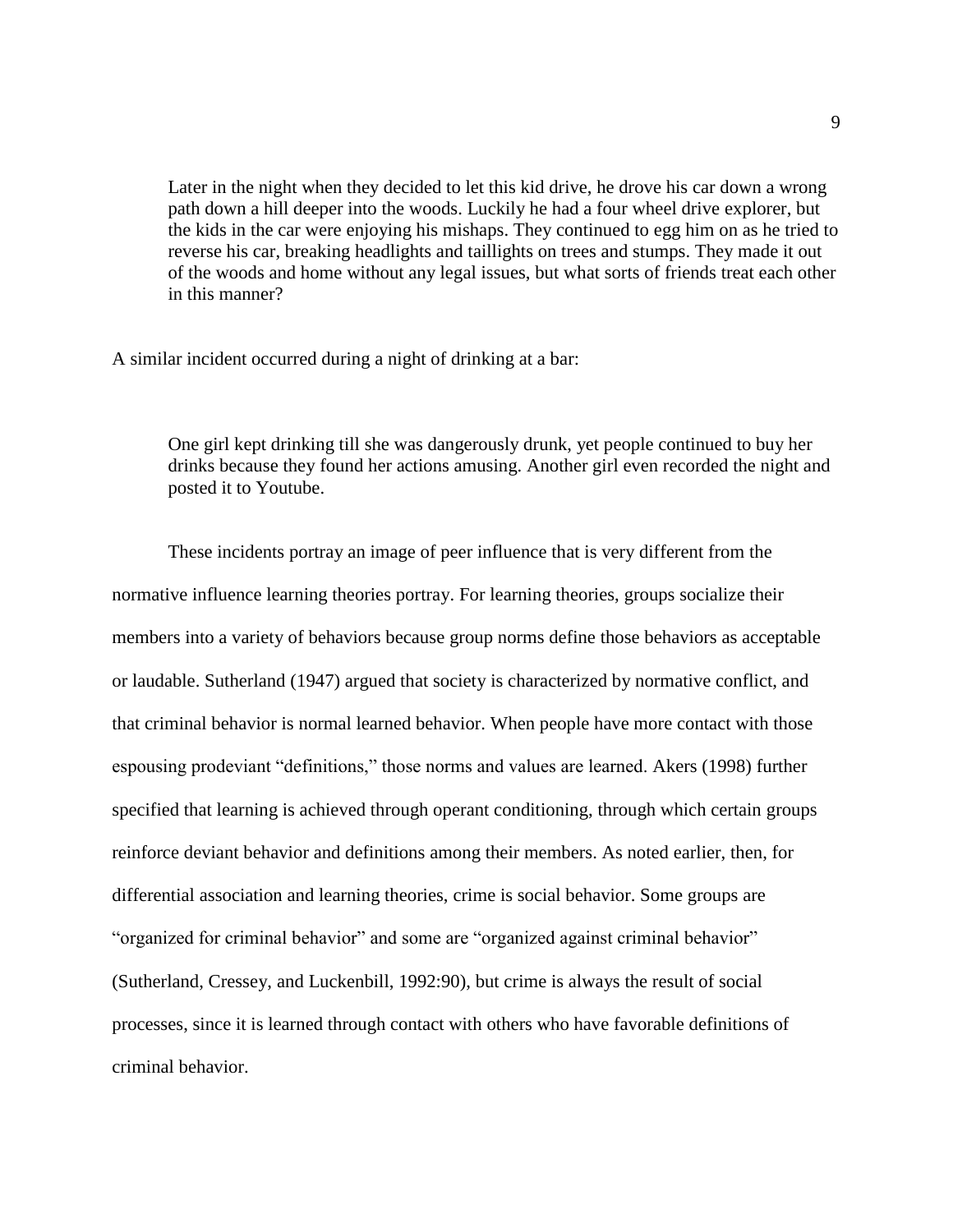In contrast, control theory views crime as asocial in that it does not need to be learned, and in fact is likely to result when socialization processes fail or when the individual is unattached to others or to society in general. For social control theory (Hirschi, 1969), a weak social bond, including our attachments to others, frees individuals to commit crime. For selfcontrol theory (Gottfredson and Hirschi, 1990), inadequate socialization in early childhood prevents children from developing self-control. One outcome of low self-control is a tendency to have weak or unstable personal relationships, because maintaining relationships with others requires effort and at least some degree of self-sacrifice. As Gottfredson and Hirschi put it, crime is "antigroup" behavior that often involves the victimization of members of one's own social group (1990:156), and "the exhibition of these tendencies undermines harmonious group relations and the ability to achieve collective ends" (1990:96).

Opportunity-based theories don't focus on individual differences in the likelihood of committing crime, and instead explain variation in crime rates with reference to situational characteristics that make crime more or less likely to occur. However, opportunity and routine activities theories are grounded in rational choice theories, which clearly start with the same assumptions about human nature as control theories. Our natural tendencies are to maximize pleasure and minimize pain, and crime often allows us to achieve desires with little effort. Osgood et al. (1996:637) also note that routine activities theory "explicitly eschews explanation in terms of values and normative standards," further differentiating it from value-based explanations such as those offered by learning theories. Thus, opportunity and routine activities theories also view crime as asocially motivated, and not as the result of social learning processes.

These competing views of the nature of criminal and deviant behavior lead to very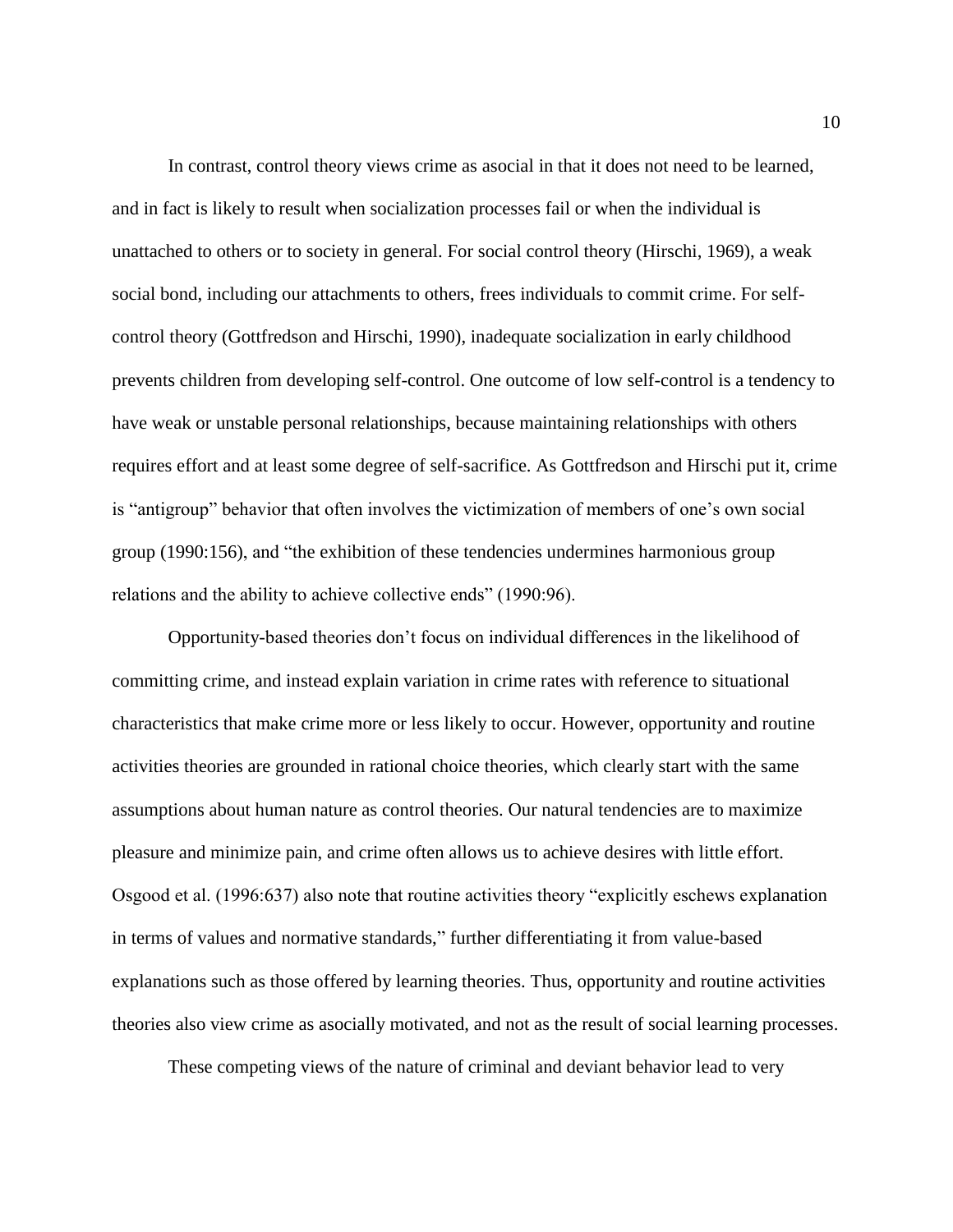different predictions about motivations for social influence toward such behavior. For control and opportunity theories, and consistent with some of Costello and Hope's (2016) findings, social influence toward deviance or crime is likely to be asocially motivated. To the extent that individuals influence each other toward deviance, then, control and opportunity theories would predict that the motives behind the influence attempts are likely to be selfish, or to the benefit of the individual doing the influencing. In contrast, for cultural deviance or learning theories, we would expect that motives for influence toward deviance are either prosocial or neutral, since it is fundamental to learning theories that crime is the result of attitudes that support the behavior. If crime is good or acceptable, then trying to get someone to commit crime should be motivated by concern for the other's welfare or, at minimum, a lack of self-interest.

Control theories would also predict a clear difference in motives for influencing others toward deviance or away from deviance and toward prosocial behaviors. Because control theories assume a single moral order, they hold that even those who violate the law realize that what they are doing is wrong, even though there is variation in the strength of people's belief in the law (Hirschi, 1969). Thus, for control theories, people recognize right and wrong and the potential harm that can result from engaging in deviance, and people who have bonds to others should be likely to try to steer their behavior away from crime and toward positive behaviors. Because learning theories hold that both crime and conformity are motivated by belief that the behaviors are at least acceptable, there should be little difference in motives for influencing friends toward or away from crime.

Although some of Costello and Hope's findings are consistent with the control theory perspective on influence toward deviance, they did not explicitly ask their respondents to report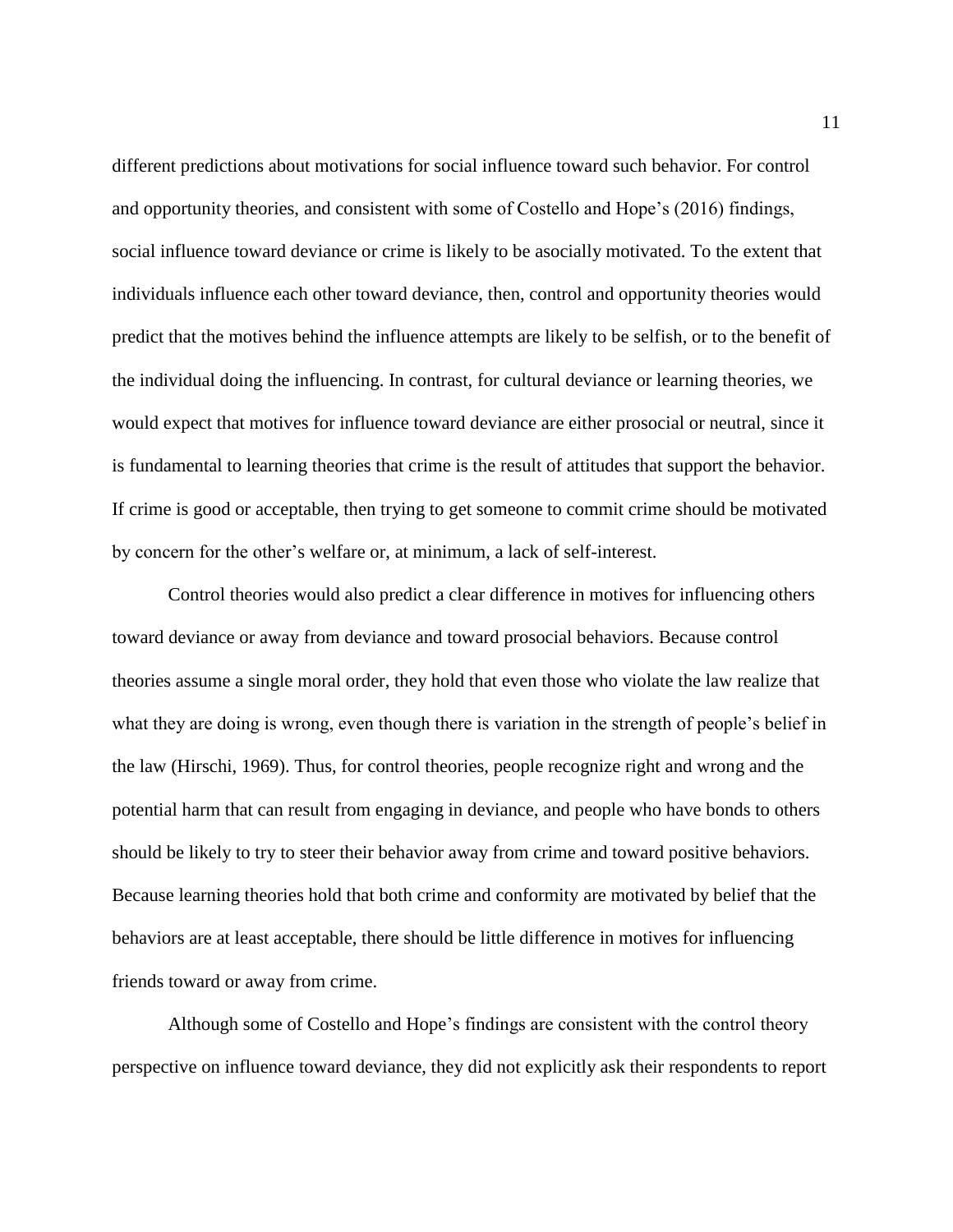on their motives for attempting peer influence. As a result, they were unable to draw any general conclusions about motives for influence. Our primary goal in this study, then, is to address this gap in our understanding of peer influence. Why do friends or acquaintances try to get their friends to engage in criminal or deviant behavior? Are their motives similar to or different from motives for trying to get peers to refrain from deviance, or to engage in prosocial, positive behaviors like studying more or eating more healthfully? And what do motives for peer influence tell us about the nature of crime, deviance, and peer influence processes?

#### **Methods**

Our data were collected from a convenience sample of students in two introductory sociology classes in spring 2014. As an extra credit assignment, we asked students to describe a time when they attempted to influence someone to do something "positive" and a time they influenced someone to do something negative (i.e. something "illegal, deviant, risky, or otherwise not a good idea"). On average, student papers were approximately two double spaced pages. We use these narratives as data.

Our sample consisted of 44 men, 75 women and 12 unidentified  $(N= 131)$ . Aside from respondent's gender, the data were anonymous.<sup>1</sup> Not all students provided information for both positive and negative influence attempts -- some only provided information for either one type of

 $\overline{a}$ 

<sup>&</sup>lt;sup>1</sup> Students who completed the extra credit were asked to submit a consent form with their name on it, at the same time that they submitted their narratives which did not have any identifying information included. Students who submitted consent forms were given extra credit. The number of consent forms matched the number of submitted papers. Two students, a man and a woman, submitted papers that did not answer the questions asked, so those papers were excluded.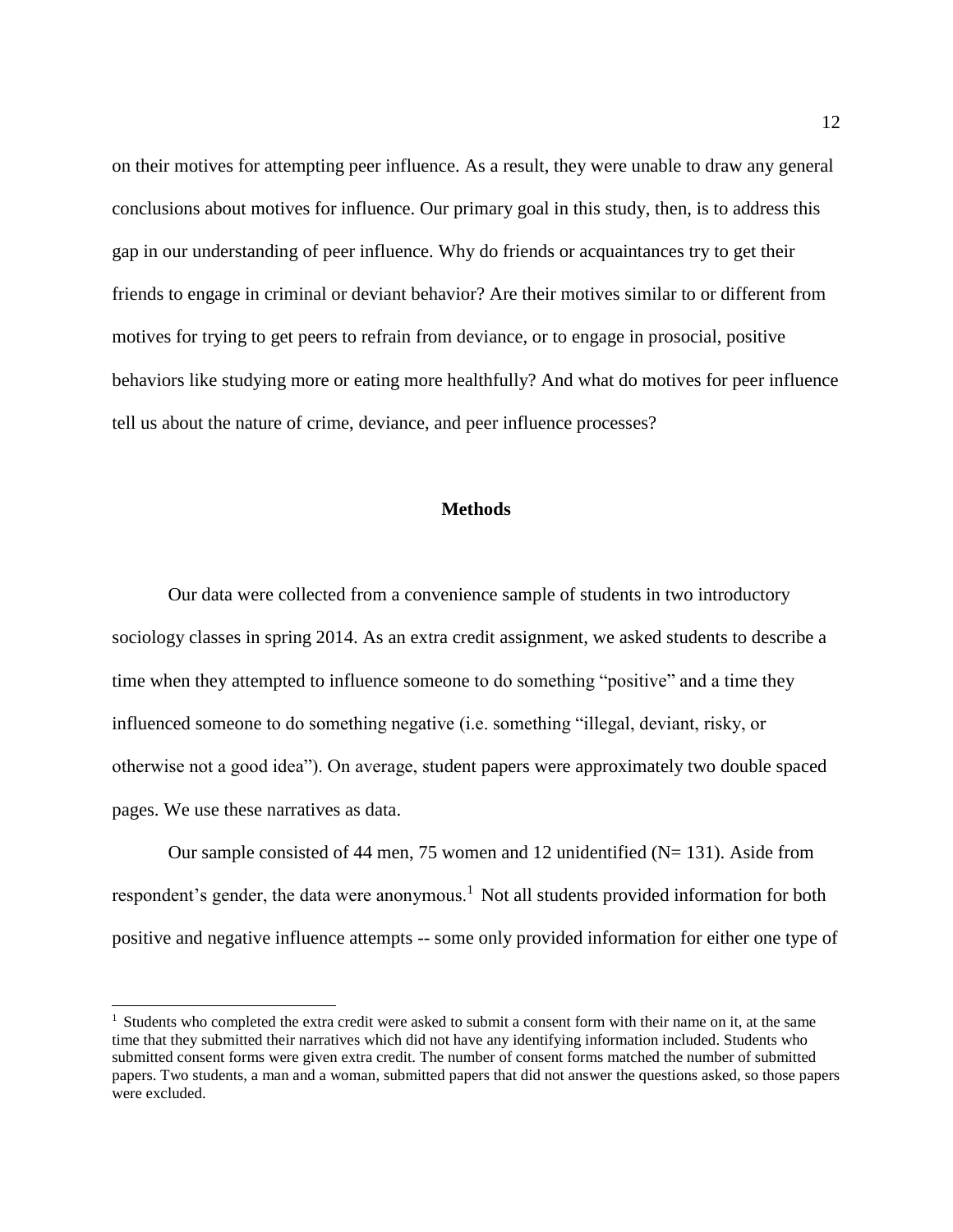influence or the other, and others provided descriptions of two positive influence attempts or two negative influence attempts. In total, our sample contains 123 positive influence attempts and 111 negative influence attempts. The median grade of students who completed the extra credit was within one point of the median grade for all of students, so we are confident that these assignments reflect the "average student" in these classes.

We used an open coding scheme (Charmaz, 2006). Coding began by reviewing the papers and identifying variables. Next, we developed specific categories of each variable. To ensure intercoder reliability, each author coded 30 of the same papers. We met to confirm that our coding agreed, and for cases that were coded differently, we discussed to clarify categories. After this meeting, we divided the papers in half and coded independently. During this stage of the coding process, we continued to refine categories, deleted redundant categories, and discussed any papers that raised questions. Frequency tables, cross tabulations, and correlations were created using STATA 11.2.

This sample and method are well-suited for an exploratory study. While a convenience sample of college students is not generalizable to other, more deviant groups, it is an appropriate sample for a descriptive study that first broaches the issue of motivation. Further, there is no lack of deviant behavior among college students. Binge drinking among college students has been the focus of a great deal of research (Wechsler et al., 2002), and President Obama recently created a task force to address concerns about sexual assault among college and university students. One study found that the prevalence of crime victimization among college students at about 25% in one academic year (Fisher, Sloan, Cullen, and Lu, 1998).

In addition, a sample of college students is in some ways ideal for a study of peer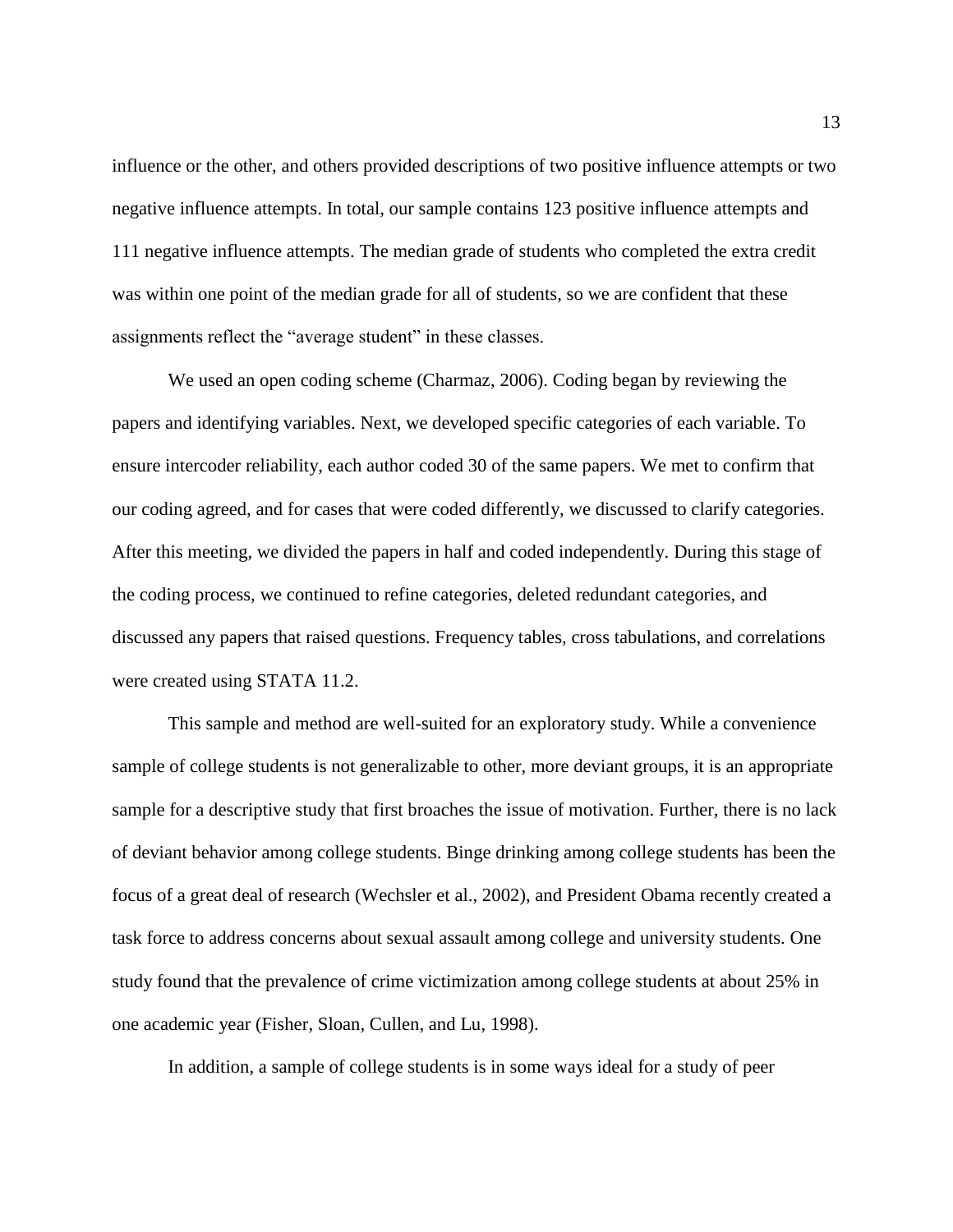influence processes. Many students are away from home and the direct supervision of their parents for the first time, and they are in a social environment comprised almost entirely of same-age peers. Clearly, there is a great deal of opportunity for experimentation with new behaviors, and a great deal of opportunity for peer influence to occur in this population.

Our method, asking students to write a descriptive account, offers a number of benefits and, from what we can tell, is a novel method for criminological research.<sup>2</sup> It provides many of the benefits of in-depth interviewing while requiring much less time and money. It allows us to get respondents' descriptions of deviant events in their own words, something scholars have noted is lacking in criminological research (Laub and Sampson, 2003). Because our research is exploratory, it was important for us not to limit our respondents' accounts by imposing response categories on them as is typical in survey research. From a practical standpoint, the study did not cost any money beyond the paper required for the assignment instructions and consent forms. The population is convenient, particularly for researchers in academia. Because college students are more literate than other populations, asking respondents to write their own accounts poses few technical challenges. Although we left the age at influence attempt open-ended, we imagine this technique could be used for longitudinal studies, for instance, if one asked respondents to provide narratives at different points in their lives.

There are some drawbacks to this method however. Missing data are a problem. As any reader who teaches college students knows, students do not always follow directions, so some narratives excluded information that we specifically requested, and we did not have the

l

<sup>&</sup>lt;sup>2</sup> Though it seems to be used for research on sexual health and education (See Allen and Brooks 2012; Allen, Kaestle, and Goldberg 2010).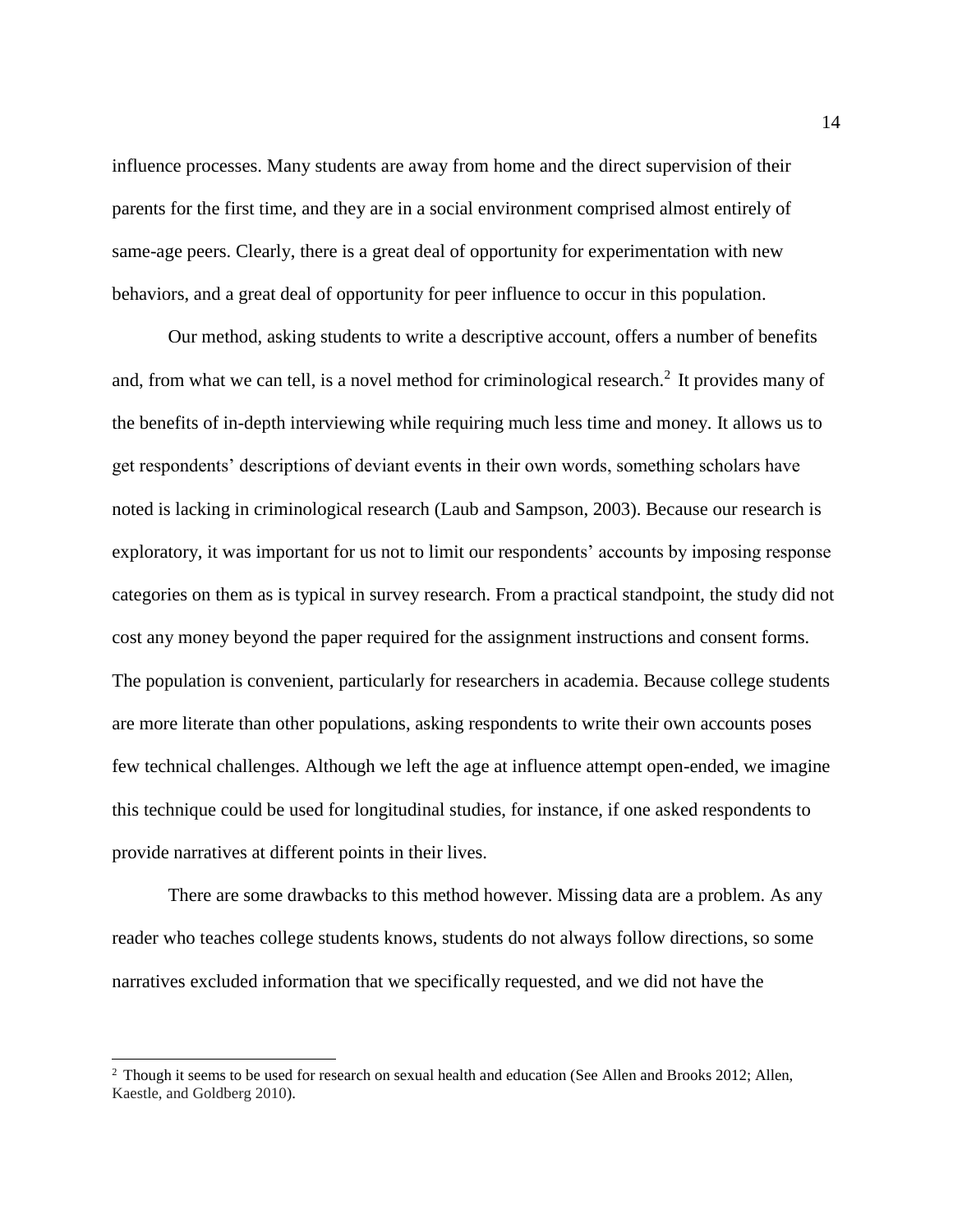advantage of following up as we would in an interview. Next, there may be some debate about how "free" these narratives are. Our directions (see Appendix A) requested specific information. This could mean that there are other variables that matter that are not captured by these accounts because we did not specifically ask for that information. We also have no way to confirm the veracity of accounts. This method is an account from one person's perspective, and does not capture the perspectives of others involved in the incidents described. Finally, despite ensured anonymity, respondents may have felt reluctant to recount more serious deviant and criminal behavior, and may have selectively provided accounts that involved more minor offending or influence attempts that cast the respondent in a more positive light.

We collected data on the respondent's gender, the gender of the person being influenced, the strength/type of relationship, the duration of the influence attempt, the method of influence, the time of influence (whether the student was in college, high school, or before high school), and whether or not the attempt was successful. Additionally, our initial reading of student accounts revealed a number of instances in which students expressed regret for negative influence attempts, and often our respondents noted that the person they influenced positively thanked them later. Thus, we recorded data on these variables for all students' accounts as well.

In this paper, the key variable of interest is the motivation for influencing someone to do something positive and/or something negative. To measure motivations behind influence attempts, we asked students to "explain why you did what you did. Why did you try to influence your friend or friends to do that behavior?"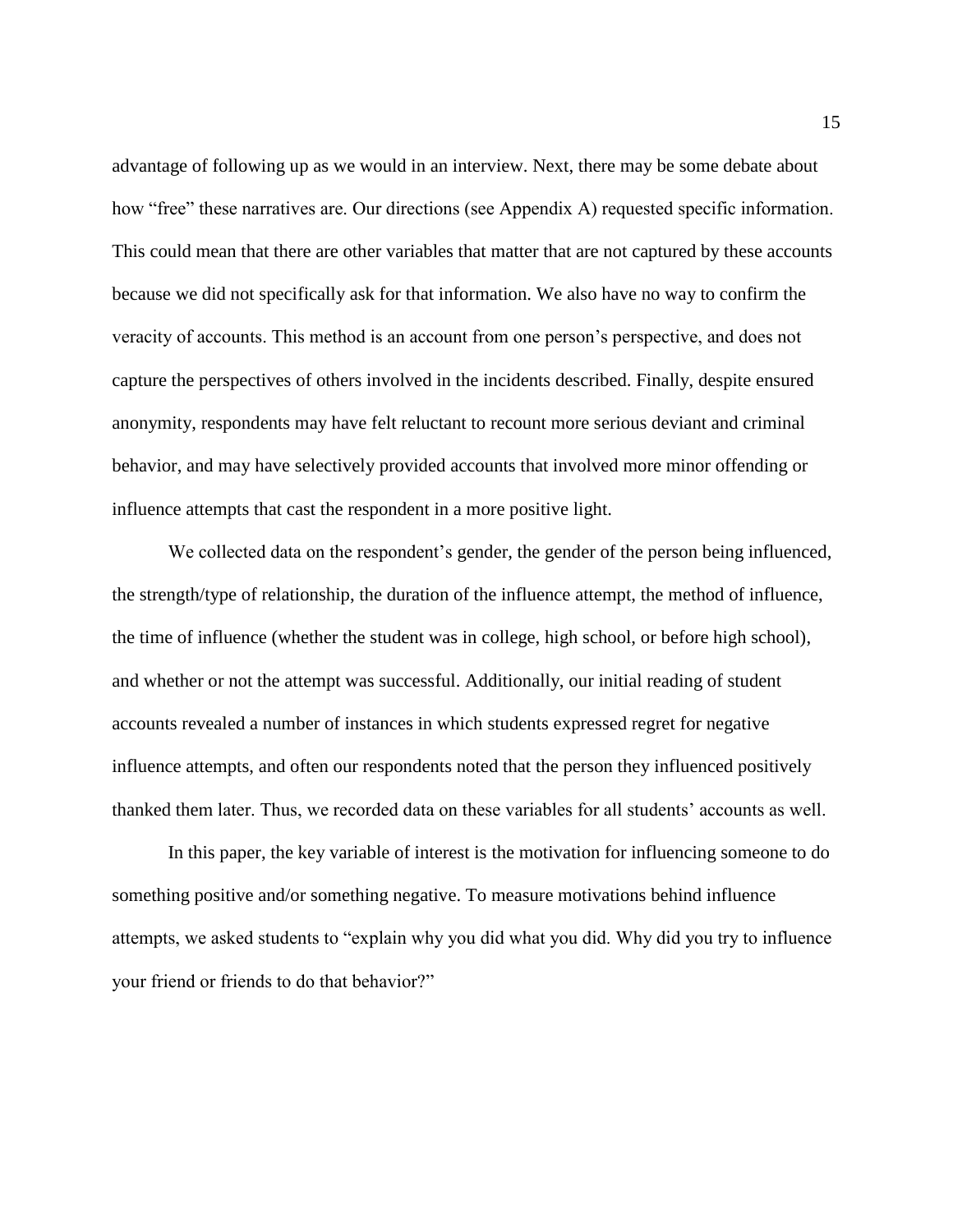### **Results**

 $\overline{a}$ 

#### *Types of Behavior and Methods of Influence*

Although the primary purpose of this research is to reveal the motives behind peer influence attempts, to provide context we briefly describe the types of behaviors and methods of influence commonly reported by our respondents. Table 1 shows the behaviors that respondents described attempting to influence someone to engage in. For negative influence attempts, respondents most often tried to convince others to drink alcohol  $(26\%)^3$ , engage in bad academic behavior (16%), and smoke marijuana (12%). There are two kinds of positive influence attempts: influencing someone to do something positive, or influencing someone away from illegal, risky, or otherwise "bad" behavior. Many respondents described attempting to prevent someone from drunk driving (17%), influencing someone to stay in college or pursue a college education (11%), and influencing someone to improve his/her fitness or health (11%).

#### TABLE 1 ABOUT HERE

Respondents also varied on methods they use to attempt to influence someone (See Table 2). The most common methods for negative influence attempts included minimizing consequences (23%), persistent offers (17%), coercive techniques (13%), and simple suggestions (13%). The following excerpts illustrate these common methods.

*Minimizing legal, academic, or parental consequences*: "I told her that her parents were asleep and they wouldn't wake up or hear us leaving."

*Persistent offers*: "After minutes had passed and she realized that I would keep persisting until she took the beer from my hands, she hesitantly said yes."

 $3$  Percentages throughout this paper are rounded to the nearest whole number.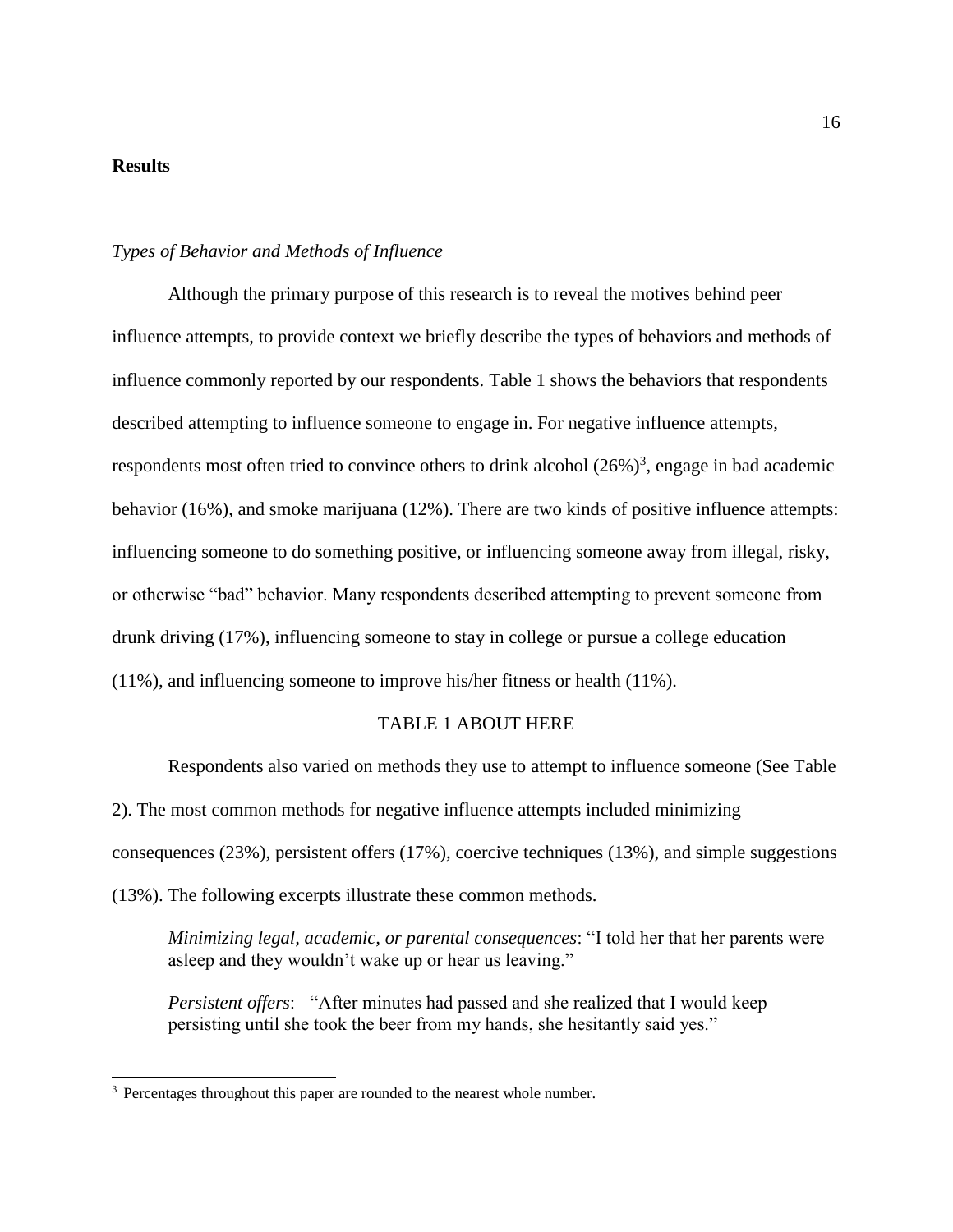Coercive techniques<sup>4</sup>: "As much as the other kids didn't want any part of it at first, after an hour of sufficiently calling them 'pussies' and making sure they knew they had no pride, they finally agreed."

*Simple suggestions*: "[I] simply offered [my friend] some of my drink that I had already been drinking."

The most common methods of influence for positive influence attempts were simple

offers/suggesting practical solutions (21%) and emphasizing costs and/or benefits associated

with the behavior (19%). Respondents also influenced people to engage in positive behavior or

desist from negative behavior using coercive techniques (11%) or talking to the person (9%)

Please refer to the following excerpts for typical descriptions of each of these methods:

*Simple offers/Practical Solutions*: A respondent prevented his father from driving drunk with this method. "There was no fight, I didn't want to embarrass him or anything so I just asked if he minded if I drove home."

*Emphasizing Costs &/or Benefits:* A respondent said to her friends, "Come on guys, we all know that we should not be at a party right now. Think about your GPAs and how they will go down if you do not do well on your final exams. Anyway, if we study more now, we will not have to study as much at the end of the semester and we can go to more parties."

*Coercive techniques:* "For weeks, other friends of mine and myself would swat cigarettes out of their mouths, throw away packs of cigarettes, and make fun of them for smoking."

*Talking*: A friend prevented a fight because "[he] jumped in and explained the whole situation."

## TABLE 2 ABOUT HERE

 $\overline{a}$ 

<sup>4</sup> Persistent offers could arguably also be considered coercive. We considered them separately. Perhaps the simplest way to state the difference is through an example: a respondent offering someone alcohol multiple times is a persistent offer, but a respondent offering someone alcohol and telling him/her to "stop being a baby and let's drink" is coercion.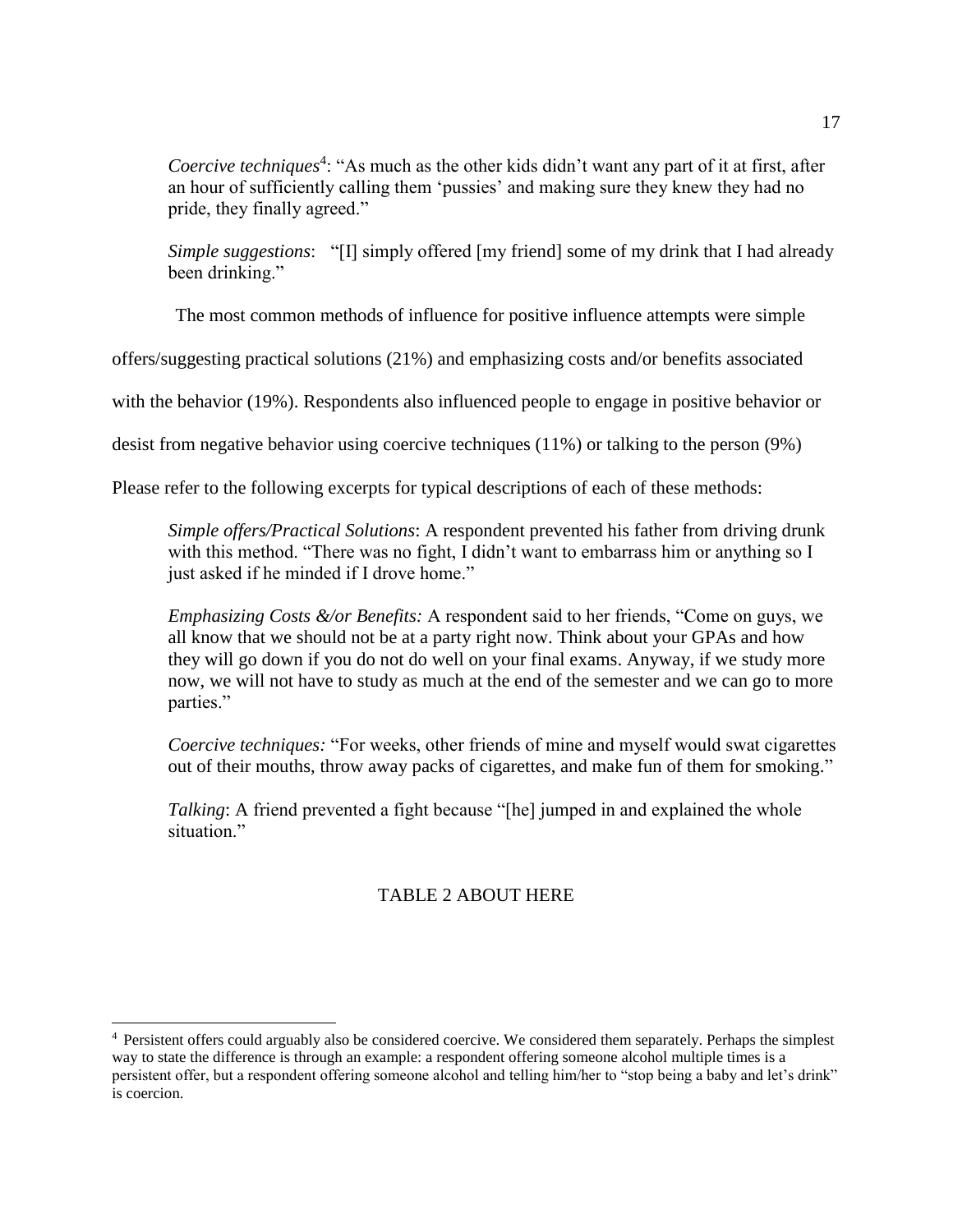#### *Motivations for Negative Influence Attempts*

 $\overline{a}$ 

We now turn to the question of why our respondents were motivated to influence others' behaviors. There are 111 negative influence attempts in our sample. Ten respondents reported negative influence attempts, but did not report motive, and some narratives contained multiple motives for one influence attempt. Our data include 101 negative influence attempts with motive and 157 motives. Table 3 provides an overview of the reported motivations for influencing someone towards negative behavior.

#### TABLE 3 ABOUT HERE

The most common motivations for negative influence attempts included the writer's own personal amusement or benefit (18%), the respondent's desire to have someone be deviant with him/her (11%), the respondent's desire to spend time with someone  $(11\%)$ , and the respondent's belief that the target of influence would enjoy the negative behavior (11%).

*Writer's Own Benefit or Amusement.* Respondents often described encouraging others to do something negative because it would benefit or amuse the writer him/herself. The two following excerpts illustrate motivating others for one's amusement:

"…when Brick gets drunk, he's extremely funny to interact with. Whenever Brick gets blacked out he dances and sprints around the house saying very silly things that just don't make sense. I guess Lauren and me wanted to ensure that happened, which it did." -woman, convinced an acquaintance to drink to excess

"…there was no real reason to do what I did. The majority of it was just that I knew that

<sup>&</sup>lt;sup>5</sup> "Wants someone to be deviant with them" is different from "wants to spend time with person." Again, an example: The former would be motivating someone to sneak out of the house and go to a party because the respondent didn't want to go alone; the latter would be motivating someone to sneak out and attend a party because they want to see their friend.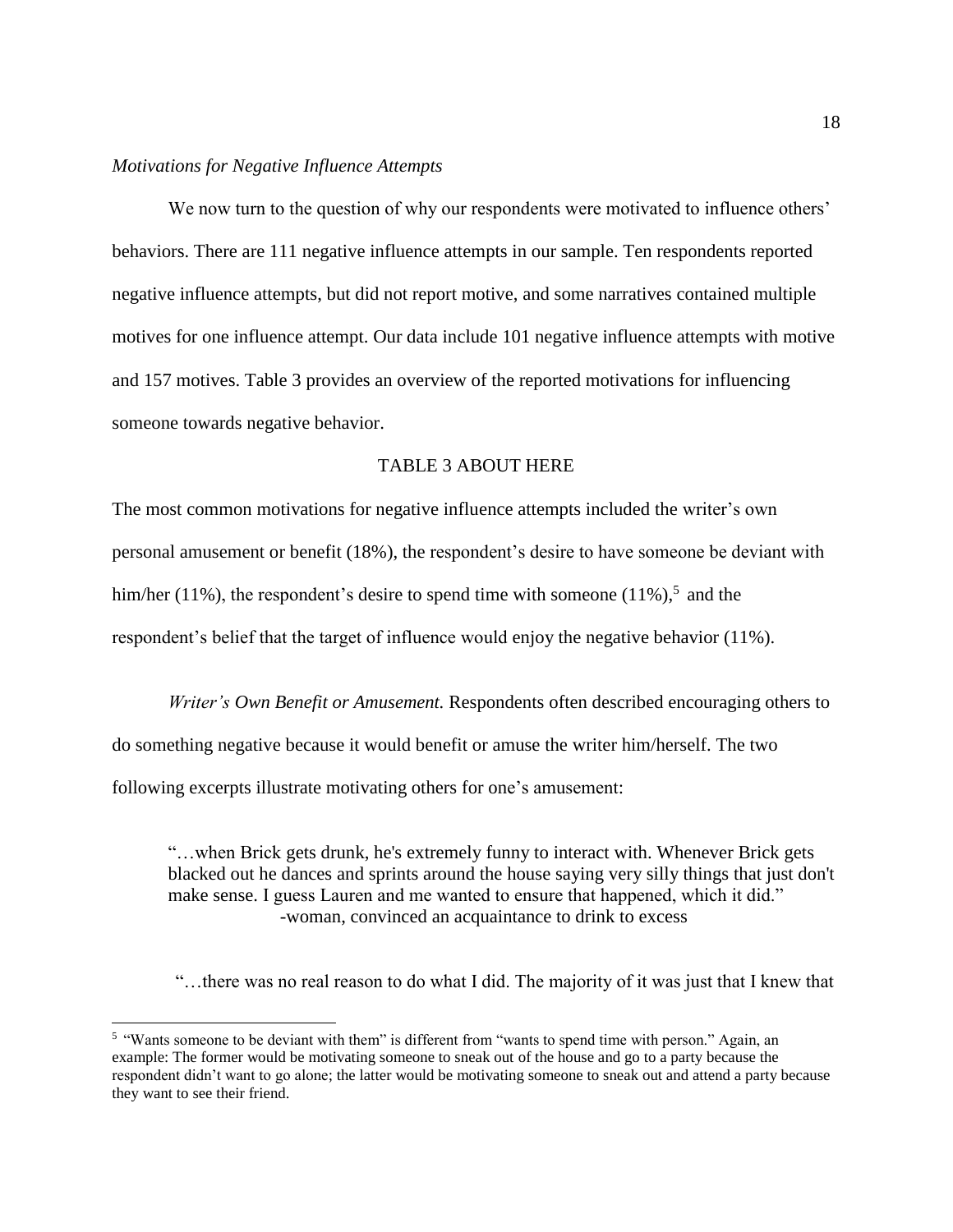I could easily manipulate him and have him do something for my enjoyment. I believe it was all just for enjoyment."

> -man, convinced a friend to suction his face with a plunger, later revealed that the plunger was recently used to unclog a toilet

Other incidents show manipulation for the writer's own benefit, other than for simple

amusement, as shown in the example below:

"My reasoning behind getting Jess drunk was so she would relax and have a good time. But I only wanted her to have a good time so she wouldn't ask me to drive her home. My act of peer-pressure was entirely selfish. I knew that if Jess was drunk enough, I would be able to stay at the party and get wasted."

> -woman, convinced friend to stay at a party when her friend wanted to leave

*Wants Someone to be Deviant with Him/Her.* Another common motivation for negative

influence attempts is the respondent's desire to have someone be deviant with him/her (11%). It

seems that having a partner in crime can be a way to assuage guilt or to make potential

consequences less harsh, as the two following examples illustrate:

"I felt that if I had a friend join in on my negative behavior, it would make me feel better about myself because I wasn't doing it alone." -woman, convinced friend to sneak out and go to party

"I did this with selfish intentions in mind and put my own desired before what was best for my roommate and I. I did this because I felt bad about wanting to skip class and I knew that had I skipped alone I would have felt a lot guiltier about the situation than I would if I had someone committing the devious act with me." -woman, convinced friend to skip class

However, in other cases, respondents wanted others to be deviant with them because it would be

more fun than being deviant alone. The following account illustrates this motivation:

"I didn't want to do it alone and I knew it would be more fun if we were all drunk." -woman, convinced friends to sneak alcohol into dance

*Desire to Spend Time with Someone.* Another common motivation for influencing a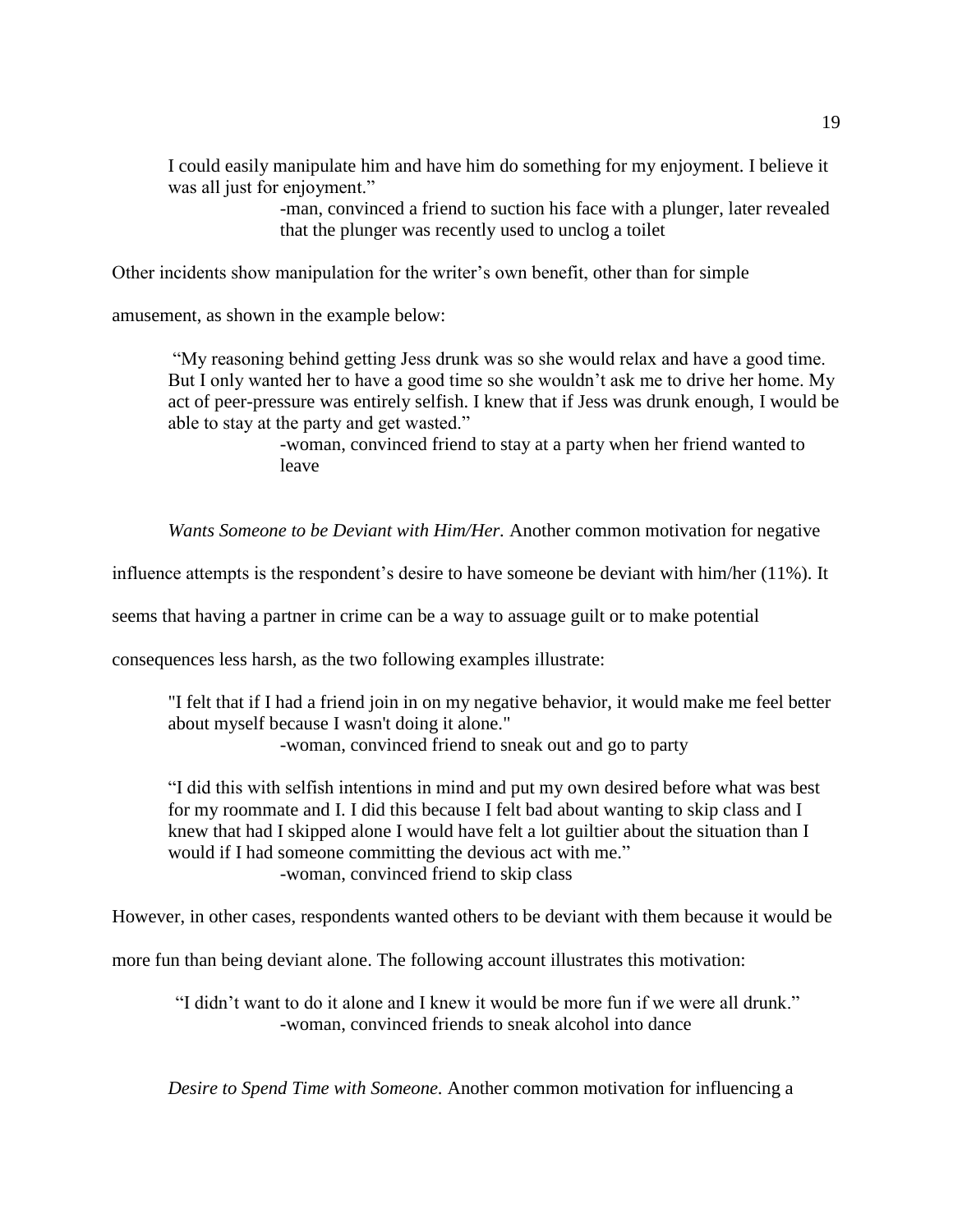friend to engage in negative behavior was the desire to spend time with someone  $(11\%)$ .<sup>6</sup> While some respondents clearly made a pointed effort due to the desire to spend time with someone, for others the respondent assumed apriori that their friend would engage in deviance with them, just by virtue of their friendship. The following excerpts describe each type of this response:

"I didn't want him to get in trouble but I just really wanted to spend the time with him... I obviously love spending time with him so I wanted him to call off his prior commitment and come hang out with my friends and me. I only get to see him on the weekends when I'm at school so I try to get as much time with him as possible."

- woman, convinced boyfriend to call in sick to work and attend a party

"The two of us always go out together so I wanted her to come with me because we always have a lot of fun together."

-woman, convinced friend to go to a party during midterm week. (The friend missed her exam the next day).

*Enjoy Negative Behavior.* Many respondents said that they influenced someone to do

something negative because they thought the person would enjoy the negative behavior (11% of

reported motives). These reported motivations were commonly associated with attempting to

influence someone to consume alcohol or smoke marijuana.<sup>7</sup>:

"I influenced him to do this because he told me he wished he was drunk and he wanted to have more fun and I knew if he was drunk he would loosen up and have a better time. I was really just trying to help him have a better time since the rest of us were so much worse than him and he was miserable because we didn't have a care and he was too tense."

-man, convinced friend to binge drink

l

<sup>&</sup>lt;sup>6</sup> "Wants someone to be deviant with them" is different from "wants to spend time with person." Again, an example: The former would be motivating someone to sneak out of the house and go to a party because the respondent didn't want to go alone and the latter would be motivating someone to sneak out and attend a party because they want to see their friend.

 $7$  Of the 17 cases that reported they were motivated by a desire to spend time with someone, 3 were related to alcohol and 5 were related to marijuana. Of those who reported that they influenced someone to do something because they wanted to have fun, almost half (8/17) said that they influenced friend to drink alcohol, and 3/17 motivated friend to smoke marijuana.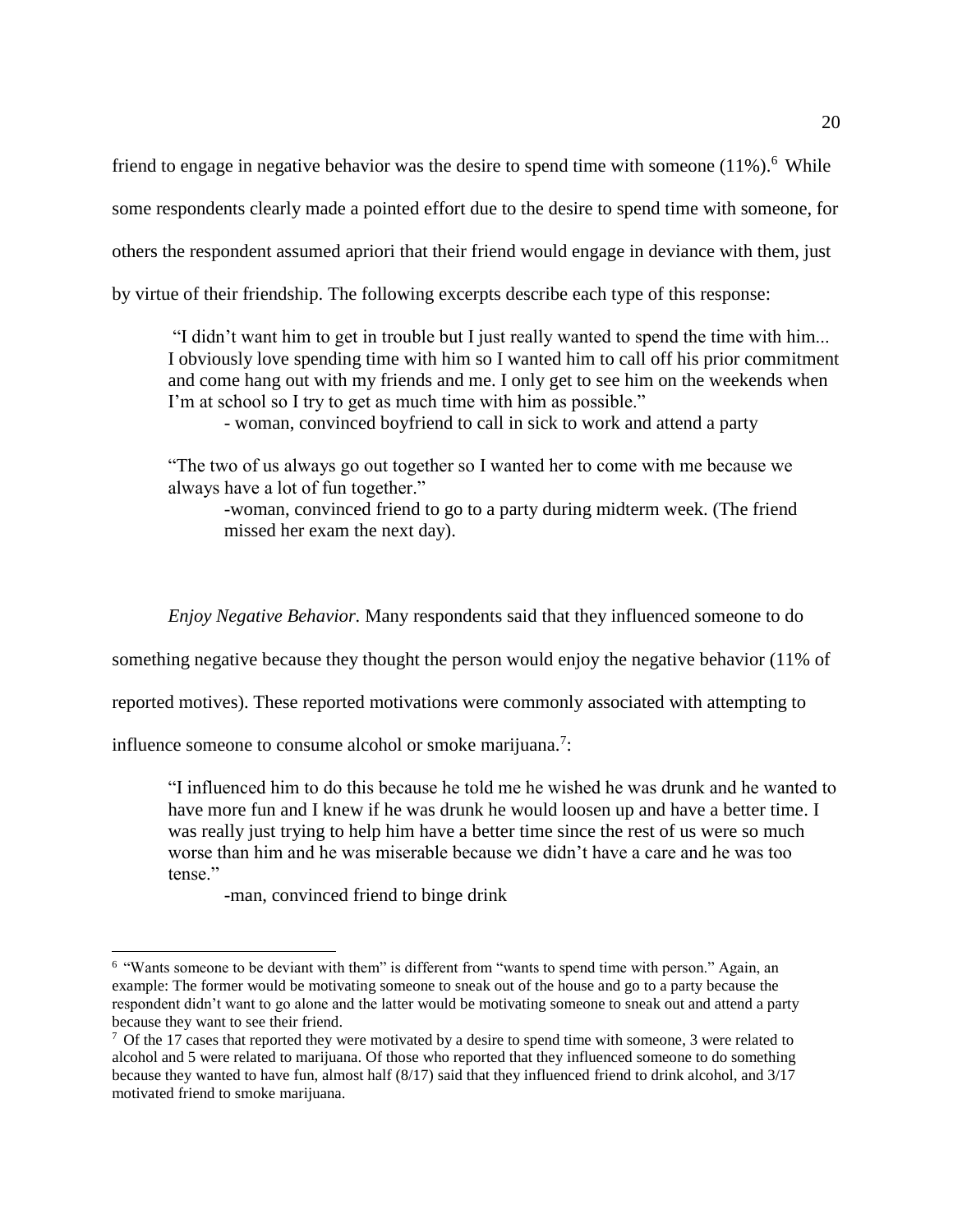In many instances, respondents felt that making a negative influence attempt was part of their

understanding of themselves as a "good friend."

"As her friend, I felt that it was my place to get her trashed before she went to the rave… I decided to do this because I wanted my friend to have a good time and enjoy herself." - man, convinced friend to get drunk before going to a rave by herself

"…I was determined to get her to have just a little bit [of alcohol] so she could enjoy herself....This was a bad move on my part, at first I thought I was being a good friend. But after that first drink -- she became so much happier, and it made me happy." -woman, convinced a designated driver to have a drink (The friend later received a DUI)

While many of these motivations were connected with drug or alcohol use, some were unrelated:

"I am not to [sic] sure why I tried to influence my friend to doing something that might possible harm her, maybe because I just wanted her company, or maybe I felt that if she and everyone else who tanned made me feel like it isn't harmful to my body because tons of people do it. Most of all she can't lecture me anymore how bad it is to tan because she would be a hypocrite."

-woman, convinced friend to go to a tanning salon, despite her friend's reservations about health risks associated with tanning.

#### *Motivations for Positive Influence*

Our sample includes 169 motives across 123 positive influence attempts. As Table 4

shows, the most common motivations are: concern for someone's physical well-being or health,

empathy for the person they influenced, not wanting the other person to be unhappy or afraid,

and the respondent's sense of morality.

#### Table 4 ABOUT HERE

*Health or Physical Consequences.* Students often reported that they encouraged positive

behavior or discouraged negative behavior due to concern with the health or physical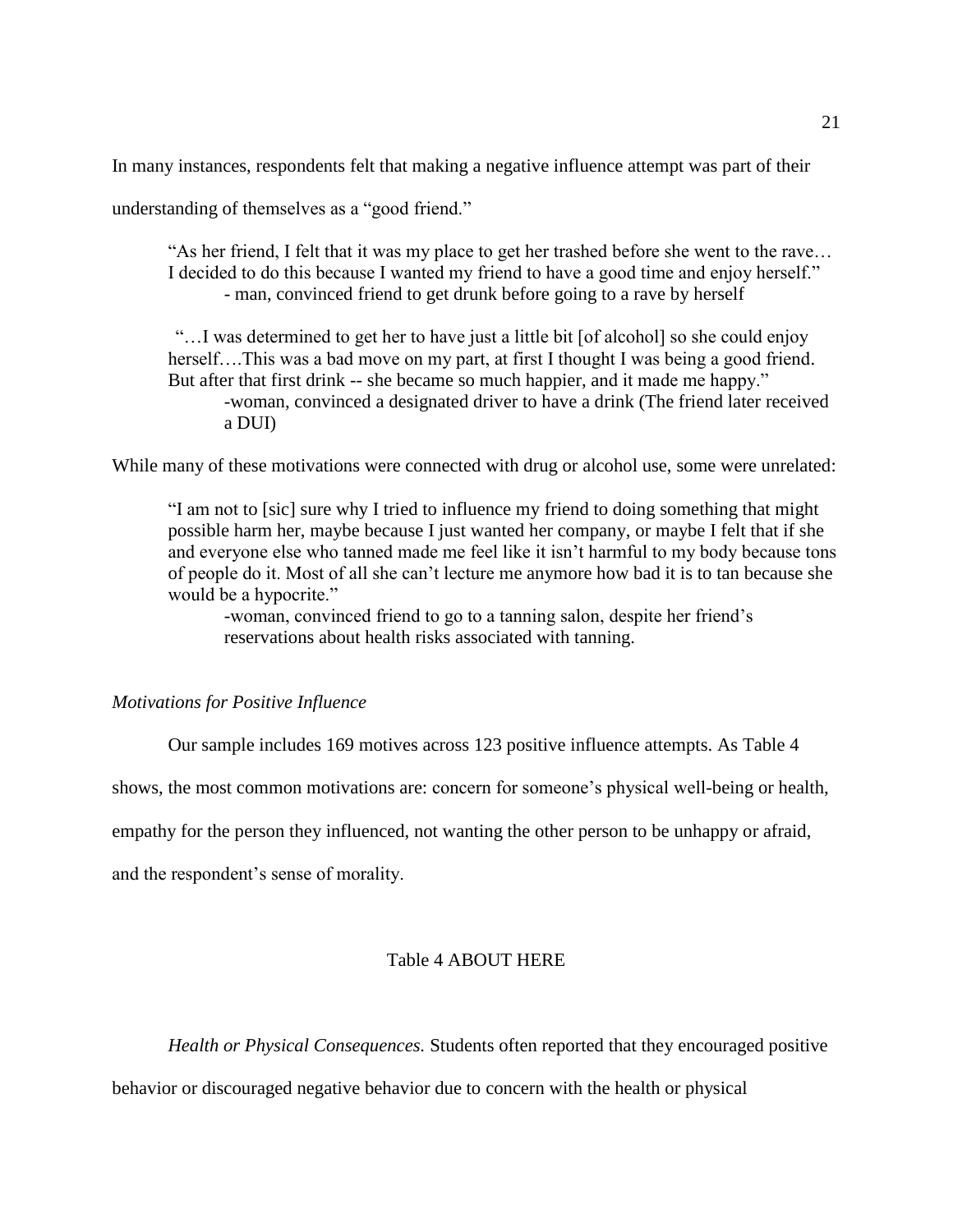consequences of the other person's actions. This response commonly involved convincing someone to exercise or eat healthier, refrain from drinking or smoking, or refrain from driving drunk. Typical responses resembled the following:

"Lung cancer is something that hits home for me, watching my friends potentially raise their risk of getting cancer scared me after I lost loved ones to the disease." - man, convinced friend to quit smoking cigarettes.

"I did what I did because I would never let someone who had been drinking and was not capable of driving get behind the wheel and put herself and everyone else in danger." -woman, convinced someone she had just met to refrain from driving drunk

However, not all of these influence attempts were solely motivated by concern for another

person; some respondents also mentioned concerns about guilt if one did not intervene. Below is

a representative excerpt:

"I knew how serious eating disorders were from my health class and how they take a serious toll not on a humans [sic] physical being but their mental being as well. If I didn't try to influence my friend to start eating again, I would feel extremely guilty if anything serious happened to her and would carry a huge burden on my shoulders." -woman, tried to convince friend to eat

*Help Someone Succeed or Avoid Negative Consequences.* About 11% of reported motives

away from negative behavior were categorized as a desire to help someone succeed or avoid

negative parental, legal, or academic consequences. The two quotes below illustrate this motive.

"The reason I cared so much about my friends going to that party is that I knew they needed to bring their grades up in some of their classes."

-woman, convinced friends to continue studying rather than going to a party

"… I truly felt he was making a "big mistake" and I didn't think that doing drugs was going to help him, whatsoever on his exams. Also, it was going to be his first time doing the drug and assuming he were to do it alone, he would be in big trouble if he were to get a bad reaction from it or even worst [sic] get caught with it."

-man, convinced friend to refrain from smoking marijuana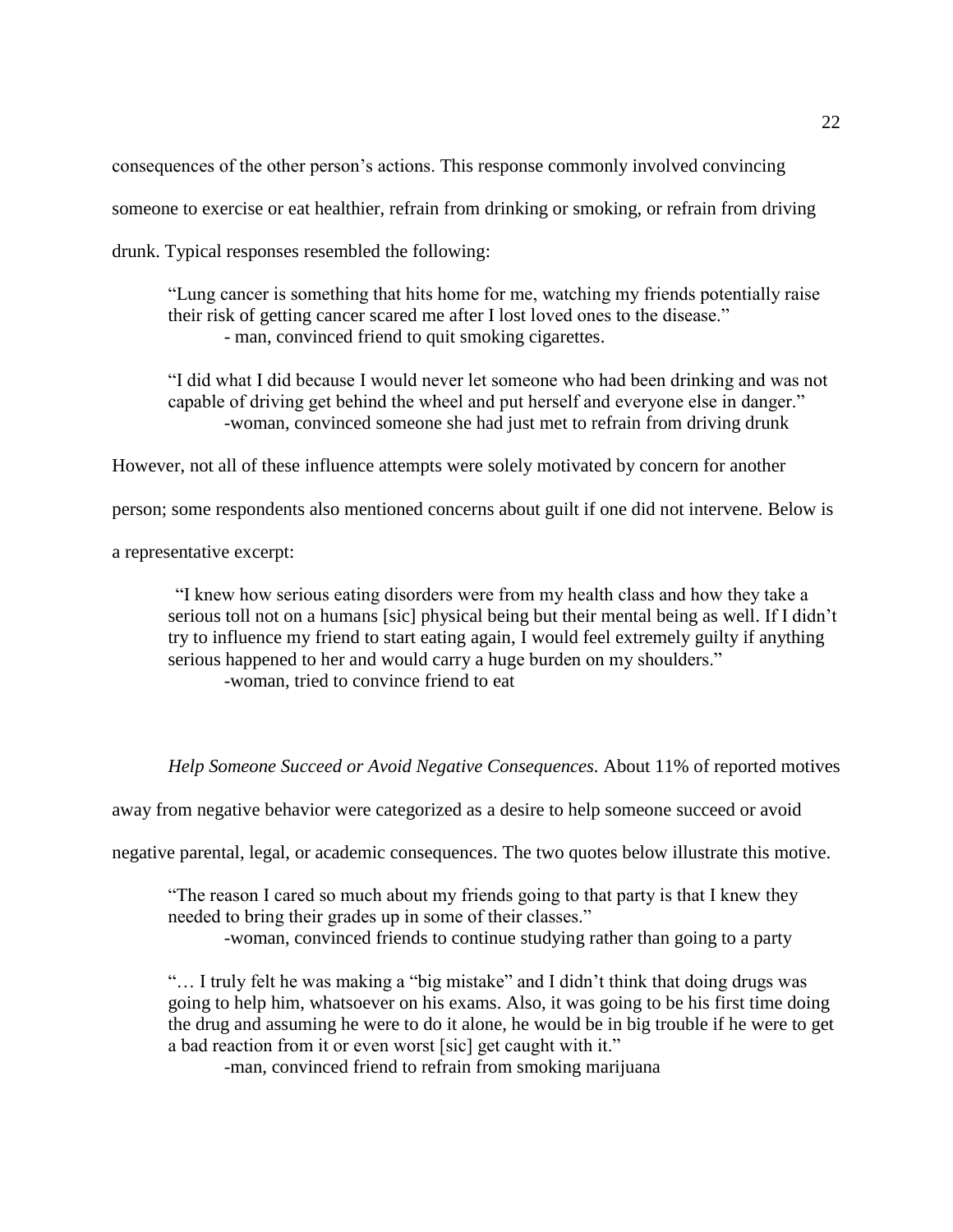*Empathy*. The other most common reported motive in our data is empathy for the person

involved. The two excerpts below illustrate empathetic motivations.

"…I understood where she was coming from. Years ago I fell off my horse and broke my wrist…I wanted her to know she wasn't alone and that she can overcome any fear." -woman, convinced acquaintance to continue horse riding after a breaking her leg in a riding accident

"I tried to influence Tori to not talk to Mike because I know the situation she's been in and I know it takes a toll on you…. I tried to influence Tori because I cared about her well being."

-woman, tried to convince friend to break up with a physically and sexually abusive boyfriend

*A Note on Missing, Unclear and "Other" Motivations.* Our data contains some missing motivations, unclear motivations, or motivations that were uncommon. Some respondents did not write about why they attempted to influence someone else, and those data are coded as missing. Others provided unclear accounts about their motives. For example, one respondent described persuading his friend not to fight someone because he "later found out that the kid my friend intended to fight was carrying a knife on him and was supposedly ready to use it." The respondent's writing was generally unclear, and the motive he stated occurs after the influence attempt. Some motivations were unique and did not appear more than once in our data. These motives were coded as "other." For instance, a student convinced a friend to stay in college after a difficult first semester because:

"I knew how excited she was to go to the school. Everything came very easy to her in high school so I knew she had to learn what it meant to work towards something that is difficult and that if she gave up now she will have no problem with giving up in the future."

We collapsed other and unclear motivations into one category because in both cases respondents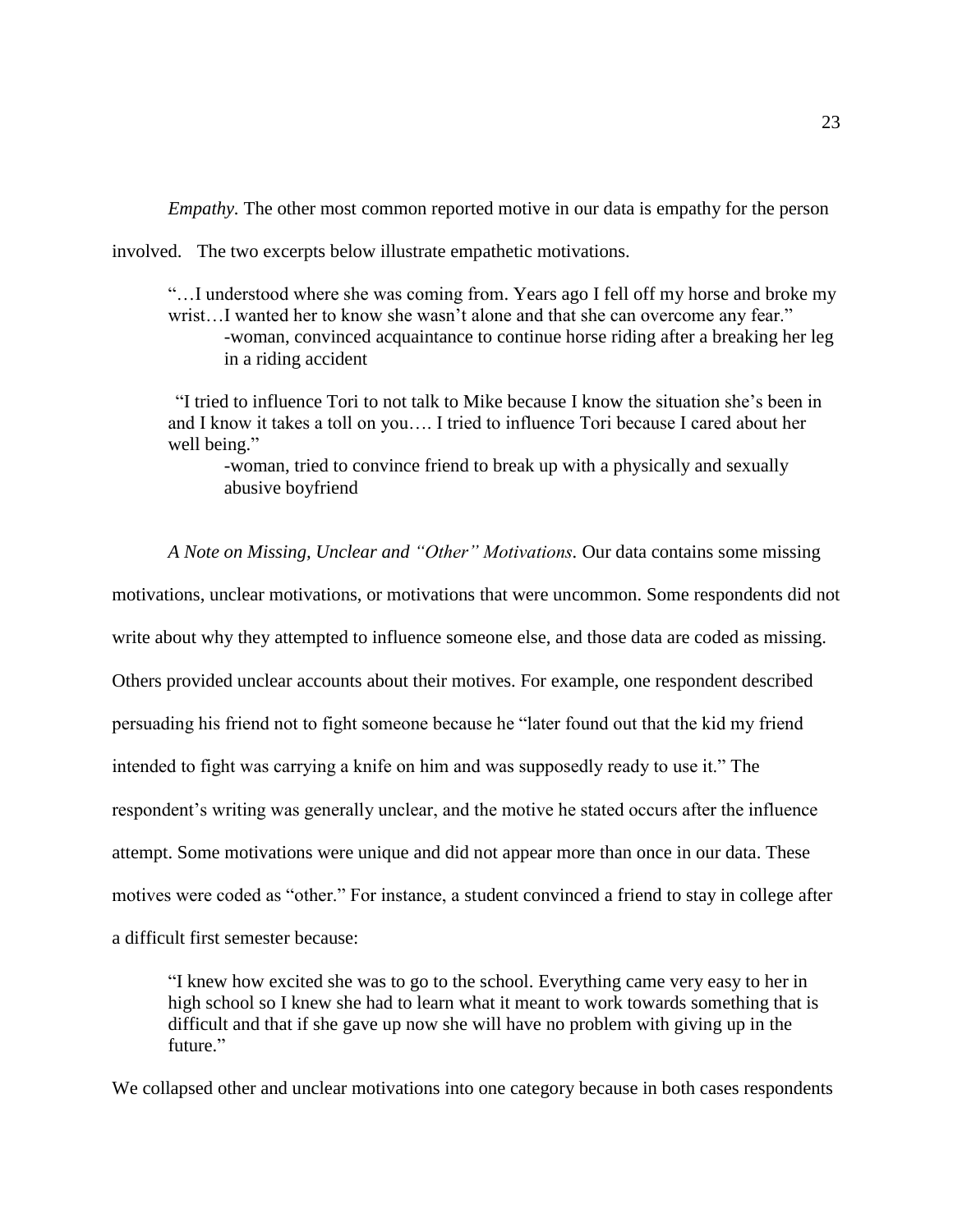reported a motive, making them distinct from respondents who did not report a motive.

*Types of Motivations.* To determine whether motivations for peer influence differed by type of influence, we next categorized motivations as selfish, altruistic, or neither for both positive and negative influence attempts. We conceptualized selfish motives as those focused on the respondents' own wishes or desires, and altruistic motives as those focused primarily on others. Most motives clearly fit into one of these categories. For example, motivating someone to do something negative because one is bored is clearly selfish, while motivating someone to do something positive because one doesn't want someone else to be unhappy is clearly altruistic. For those motives that were less clearly selfish or altruistic, we reviewed each paper and decided on a case by case basis. (Tables 3 and 4 indicate which motives were selfish, altruistic, neither, or varied.)

Table 5 shows the variation in selfish and altruistic motivations across influence attempts. Of 162 motivations reported for positive influence, 83% of reported motives were altruistic, 12% of motives were selfish and 6% were neutral. In contrast, of the 143 reported motives for negative influence, 36% were altruistic, 53% were selfish, and 10% were neutral.<sup>8</sup> Since many of our respondents reported multiple motivations for one influence attempt, we also looked at the combination of reported motives for each influence attempt. Each influence attempt could be motivated by selfish, altruistic, or neutral reasons. We then separated each influence attempt's combination of motives into purely selfish, purely altruistic, neither, both selfish and altruistic, altruistic and neither, selfish and neither.<sup>9</sup> Table 6 documents that distribution. We find that 74%

 $\overline{a}$ 

<sup>8</sup> Some of the "unclear" motives remained unclear upon coding for selfish/altruistic/neutral.

<sup>9</sup> A purely selfish motivation may be illustrated by a respondent's narrative about driving his father's van without his father's permission. The respondent broke a mirror on the van, and then bribed a friend to help him steal a mirror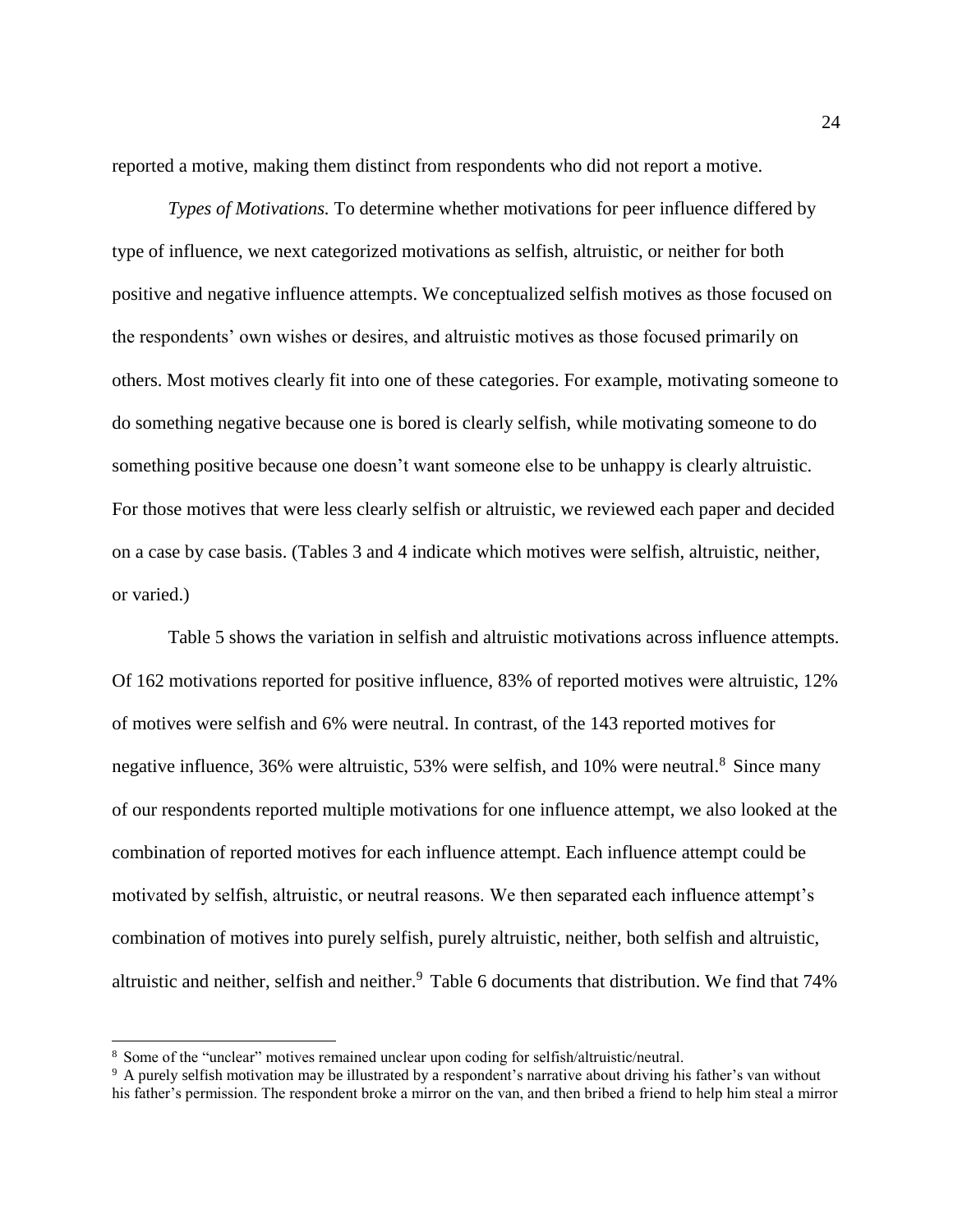of positive influence attempts had purely altruistic motivations as compared to 23% of negative influence attempts. In contrast, only 4% of positive influence attempts were motivated by purely selfish reasons as compared to 45% of negative influence attempts.

Generally speaking, motivations to influence someone towards pro-social behavior or away from negative behavior are altruistic, and close to half of the reported motivations towards negative behavior are purely selfish. When we consider the motivations towards negative behavior as "selfish plus" we find that 61% of the respondents' accounts included at least one selfish motivation. It is possible that many respondents attempted to minimize or justify their behavior by including additional neutral or altruistic motivations for influencing someone to engage in negative behavior. However, even a conservative interpretation of the data shows that

 $\overline{a}$ 

to replace the broken one. The student wrote: "I was afraid of how my father would react if he found out my friends and I damaged the company van without even having our licenses… I guess I thought that I could avoid the consequences by committing a crime."

A respondent's description of her and her friends intervening to stop a friend from dropping out of school illustrates a purely altruistic influence attempt. The writer describes that she and her friends offered their support, "so that our friend did not throw away her future and drop out of school," and personally because "I really wanted to make sure that things started to work out for her."

Other influence attempts had neither a selfish nor altruistic motivation. For instance, a female respondent tried to influence her friend to sneak into a movie with unused tickets because, "the tickets were already paid for, and I didn't want to waste two perfectly good tickets."

In some cases an incident was coded as both selfishly and altruistically motivated. One respondent reported trying ot get her roommates to eat more healthfully and to go to the gym regularly. She wrote, ". . . I, myself did not want to gain the freshmen fifteen and I knew if I was living with people who did not have any motivation to eat healthy or work out then I would fall into the similar path and not do that. I guess you could say I did it for my own personally gain, but I helped out two of my friends in the process."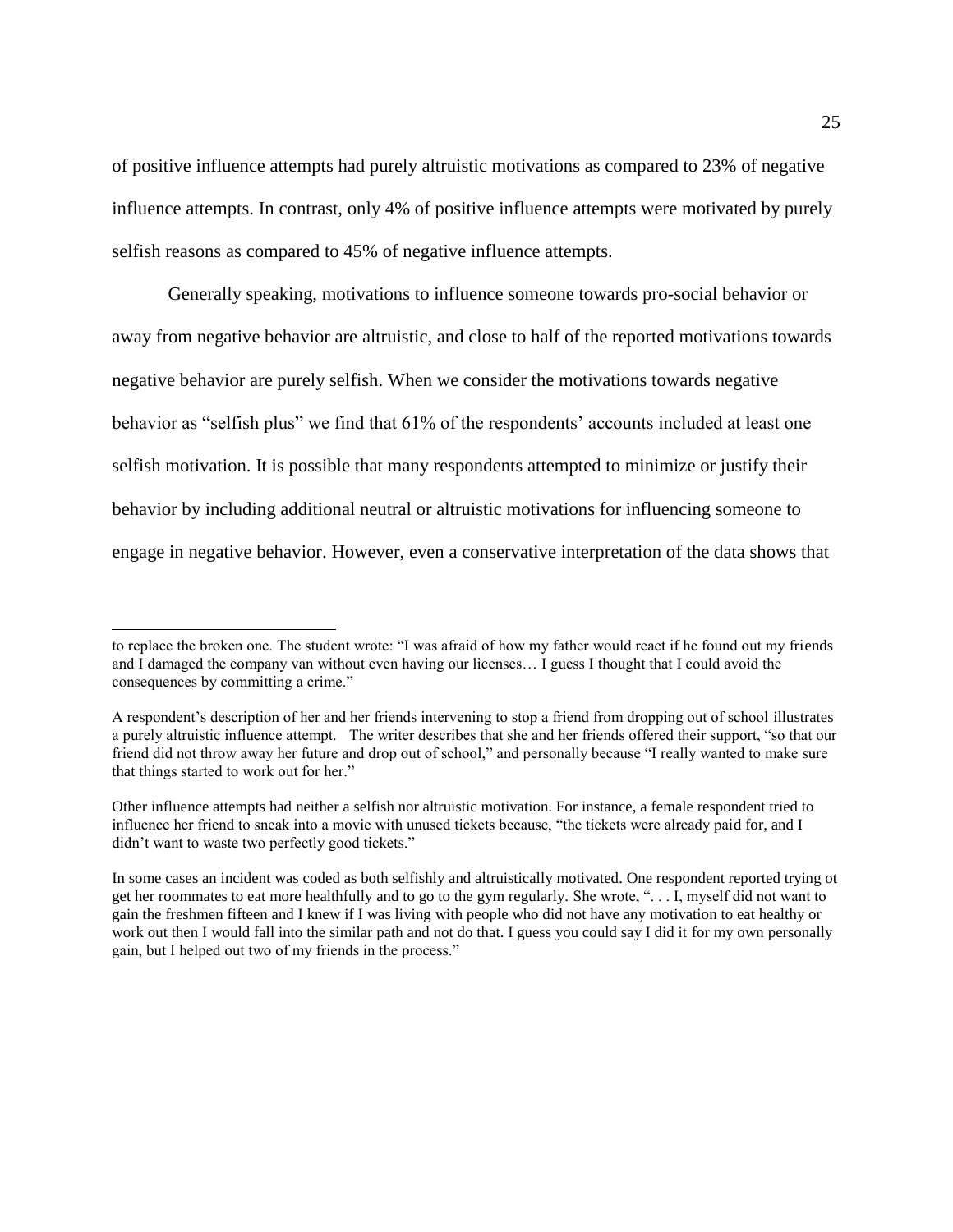influence toward deviance is much more likely to be motivated by selfish concerns, and influence toward conformity is much more likely to be motivated by concern for others.

#### **Discussion and Conclusions**

Our data clearly show a difference in motives for influencing someone toward deviance or away from deviance or toward positive behaviors. This finding is more consistent with control and opportunity theories than with learning theories. For control and opportunity theories, crime is motivated by self-interest, it can be fun, and the presence of others can make crime and deviance easier or more fun than it would be alone. The idea that peer influence toward deviance is also motivated by self-interest is thus very consistent with these perspectives. If the primary motive for engaging in criminal or deviant behavior *oneself* is to maximize pleasure and minimize pain, it follows that motives for influencing others to engage in deviance are also to maximize pleasure and minimize pain. If drinking with friends is more fun than drinking alone, naturally the self-interested individual might try to convince friends to join him or her in that behavior. If someone wants to steal something but thinks an accomplice would make it easier, then convincing a friend to help is a rational course of action. If people realize that a behavior they want to engage in is harmful or wrong, it might make it psychologically easier for them to engage in the behavior if their friends do it with them, as in the case of our respondent who convinced her friend to go to the tanning salon with her. In that case, an added benefit was to stop her friend from "lecturing her" about the behavior. In short, for both control theories and opportunity theories, it makes sense that people who desire to engage in criminal or deviant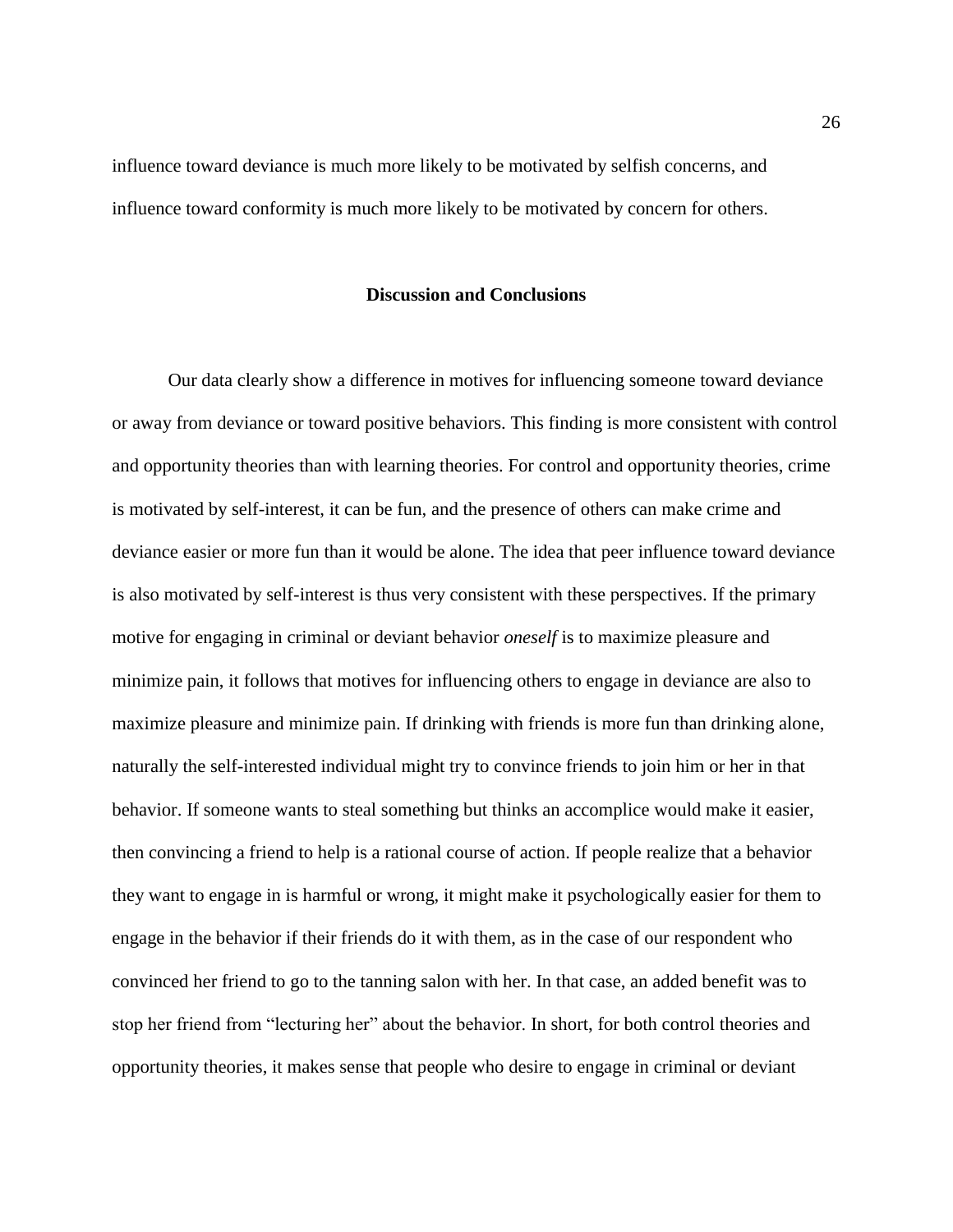behaviors will be likely to encourage friends to join them in these behaviors. Friends can enhance the pleasure of those activities or minimize the potential pains involved in the behaviors or their consequences.

Although neither control nor opportunity theories of deviance have attempted to explain positive peer influence, it is consistent with these perspectives that the motives for positive influence would differ from those toward negative influence. Because control theories explicitly assume a single moral order, they hold that everyone recognizes the potential negative consequences of crime and deviant behavior. Thus, people who have strong bonds to others do not want to see them engage in behaviors that are potentially harmful to them. Whereas crime is asocially motivated, positive peer influence is socially motivated, according to control theories. Although rational choice and opportunity theories of crime do not discuss emotional bonds to others given their focus on macro-level causes of crime, it is consistent with these theories that bonds to others would be likely to motivate positive peer influence. A bond to others give us something to lose through their criminal or deviant behavior. Concern for the other becomes a source of pleasure or pain for the individual.

In contrast, for differential association, social learning, or other cultural explanations of crime and deviance, there is no clear reason why motives for positive or negative influence should vary. If both deviant and conforming behavior are defined as positive or at least as acceptable, then there should be no difference in motivation to influence a friend or peer toward either behavior. Attempts at deviant influence should be just as likely as attempts at positive influence to be motivated by altruistic concerns.

Our findings are clearly more supportive of control and opportunity theories than they are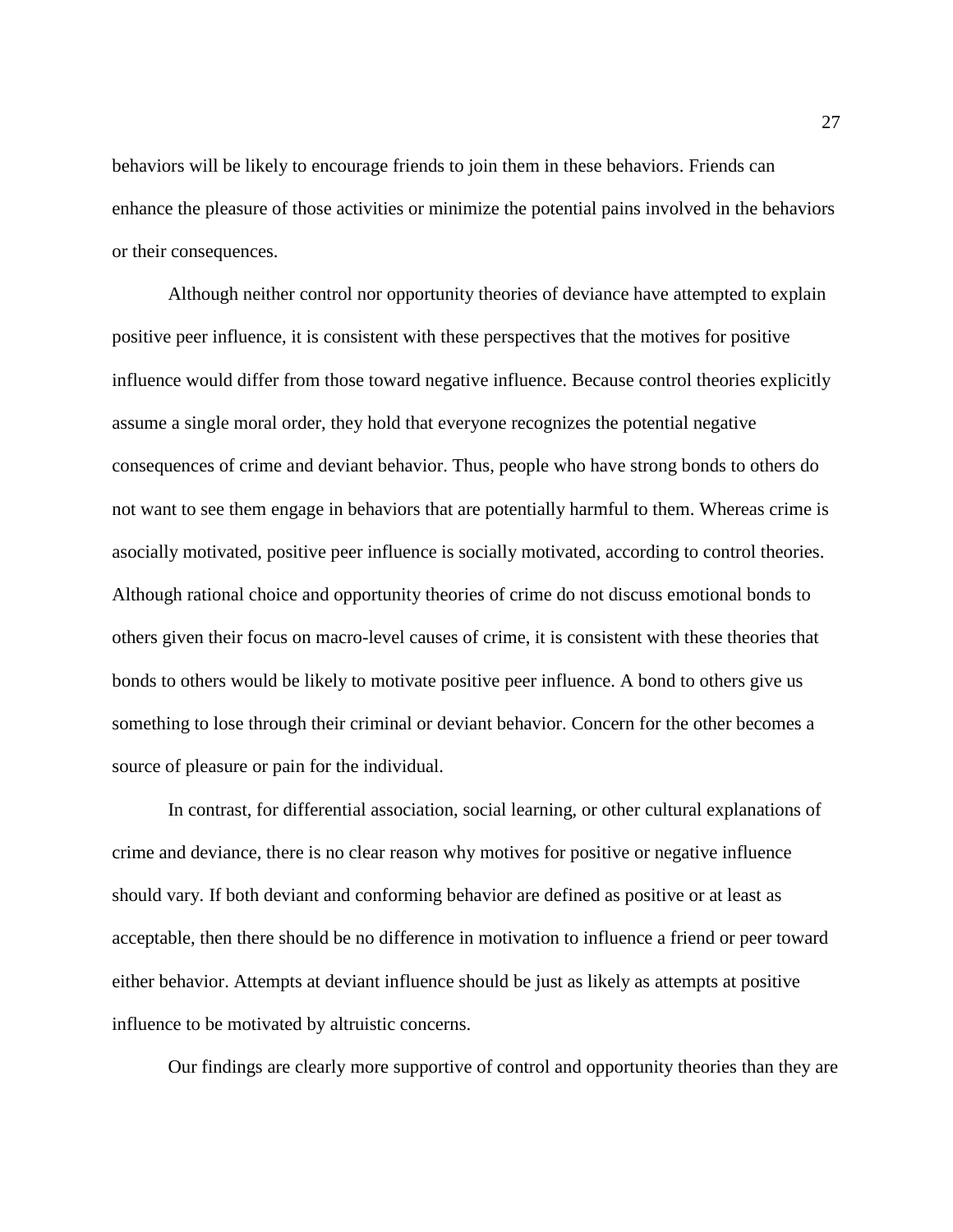of learning theories. There are many reasons to question the notion that deviant behavior is caused by learned definitions of the behavior as good or acceptable. Attitudes and behavior are often in conflict, and research on peer influence has shown that friends' behavior is more predictive of the individual's behavior than the individual's own attitudes are (Warr and Stafford, 1991). Despite existing literature that calls into question learning theories' explanation of the peer effect, these explanations persist in the literature. Our findings cast further doubt on the veracity of these explanations, and suggest that it is time for researchers to explore alternative approaches to explaining the peer effect.

Our findings also suggest some interesting avenues for future research on altruistic behavior. Current research on altruism tends to focus on group-level issues like the free rider problem in achieving collective goods (Simpson and Willer, 2015). Our research suggests that the study of altruistic behavior might benefit by incorporating the study of crime, in our view a fundamentally selfish behavior.

Finally, and perhaps most importantly, we have a great deal to learn about the processes of both positive and negative peer influence. Our study is obviously exploratory, to the best of our knowledge the first to examine motivations for positive and negative peer influence. It will be useful to investigate the extent to which our findings can be replicated with larger populations that are more representative of the youth population as a whole, and with more deviant populations. Learning more about the types of people who are likely to intervene to prevent deviance, and the situations in which this typically happens, can lead to better attempts to reduce deviance and crime among young people. Learning more about why peers try to influence each other toward deviance might also help us learn how to reduce those forms of influence or to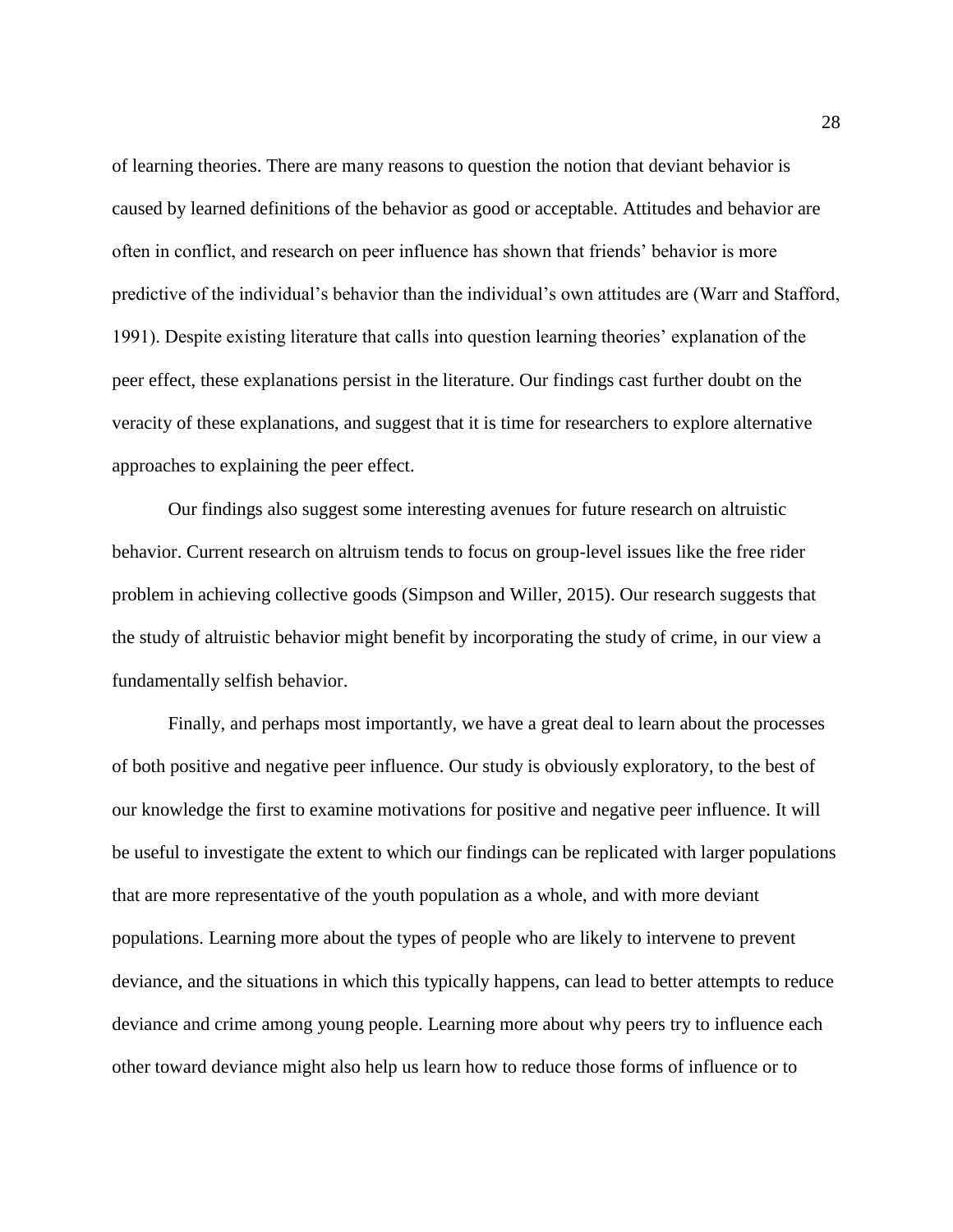teach young people how to resist them.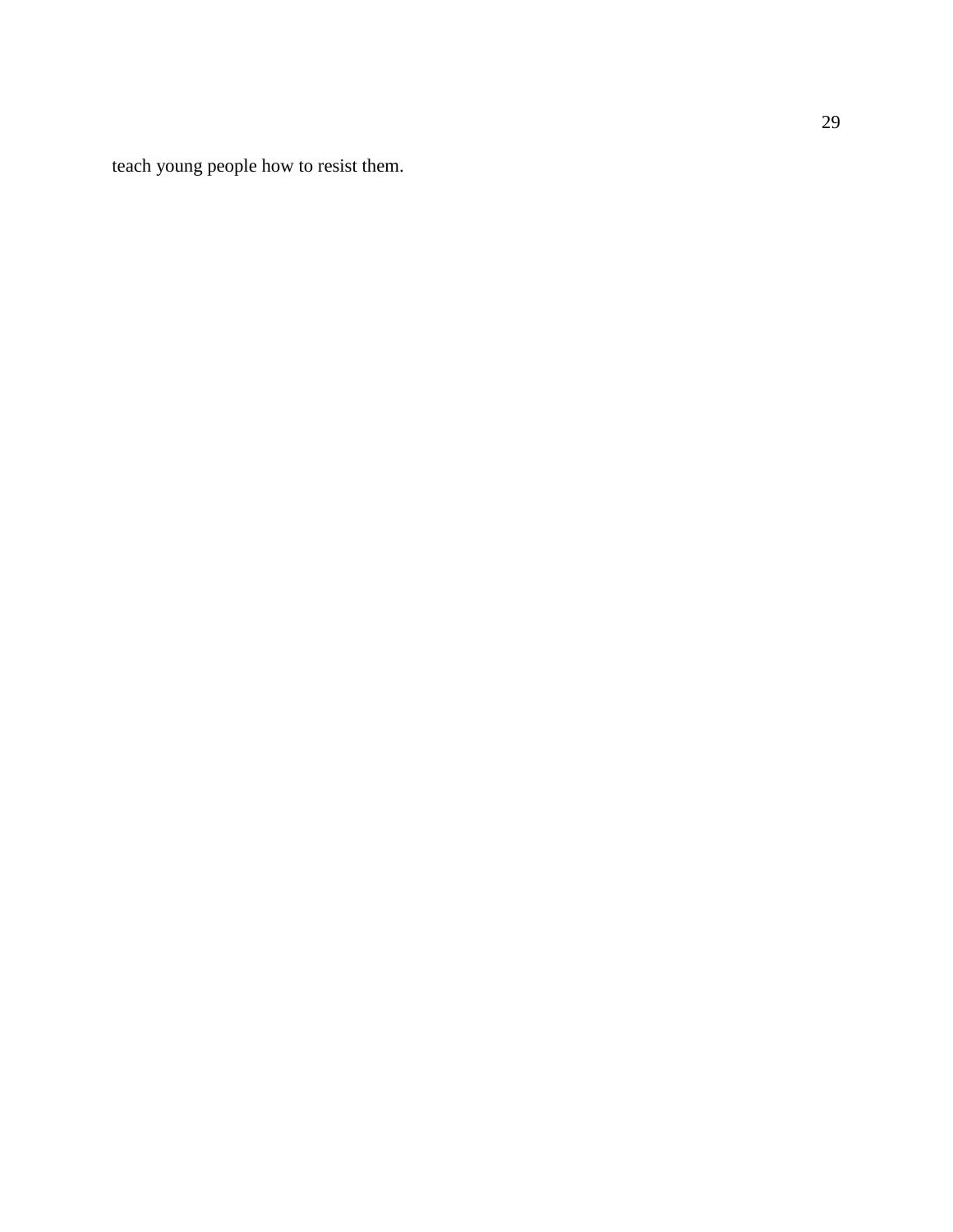## **Appendix**

## Abridged Assignment Instructions

"Describe in as much detail as you can a time when you tried to influence another person or group's behavior in a "negative" direction, that is, toward a behavior that is illegal, deviant, risky, or otherwise not a good idea."'

"Describe in as much detail as you can a time when you tried to influence another person or group's behavior in a "positive" direction, that is, trying to get someone to not do something negative as described above, trying to get someone to stop doing something they were doing that was negative, or trying to get someone to do something that was a good thing to do."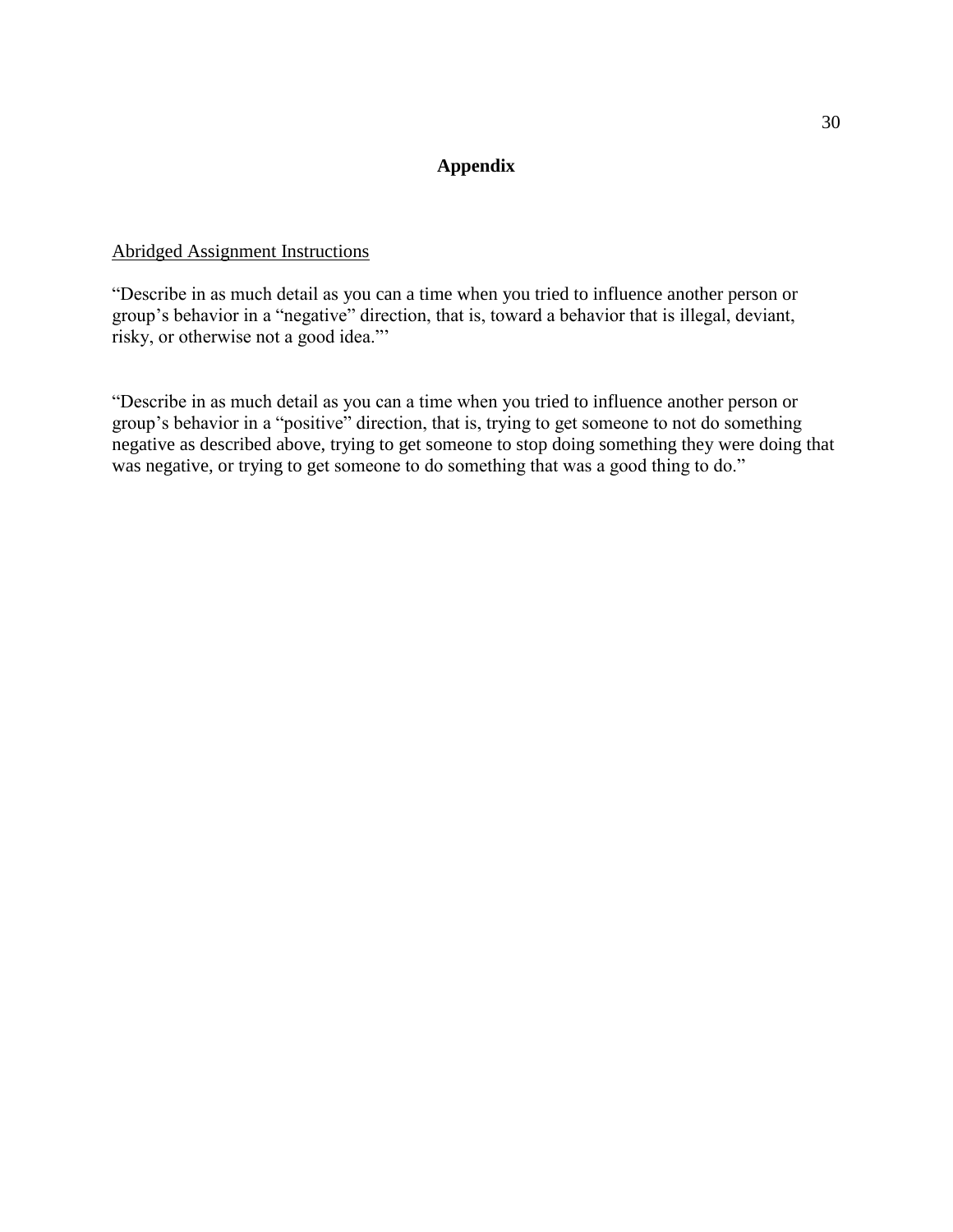#### **References**

Akers, Ronald L. 1998. *Social Learning and Social Structure: A General Theory of Crime and Deviance*. New Brunswick, NJ: Transaction Publishers.

Allen, Katherine R., and Jada E. Brooks. 2012. "At the Intersection of Sexuality, Spirituality, and Gender: Young Adults' Perceptions of Religious Beliefs in the Context of Sexuality Education." *American Journal of Sexuality Education*. 7(4): 285-308.

Allen, Katherine R., Christine E. Kaestle, and Abbie E. Goldberg. 2010. "More than Just a Punctuation Mark: How Boys and Young Men Learn about Menstruation." *Journal of Family Issues*. 32(2): 129-156.

Burgess, Robert L. and Ronald L. Akers. 1966. "A Differential Association-Reinforcement Theory of Criminal Behavior." *Social Problems*. 14(2):128-47.

Burt, Cyril. 1925. *The Young Delinquent.* New York: D. Appleton and Company.

Chapple, Constance. 2005. "Self-Control, Peer Relations, and Delinquency." Justice Quarterly 22(1):89-106.

Charmaz, Kathy. 2006. *Constructing Grounded Theory: A Practical Guide through Qualitative Analysis.* London: Sage Publications.

Cohen, Lawrence E. and Marcus Felson. 1979. "Social Change and Crime Rate Trends: a Routine Activity Approach." American Sociological Review 44(4):588-608.

Costello, Barbara. 2010."Peer Influence Toward Conformity." Journal of Crime and Justice 33(1):97-116.

Costello, Barbara J. and Trina L. Hope. 2016. *Peer Pressure, Peer Prevention: The Role of Friends in Crime and Conformity*. New York: Routledge.

Fisher, Bonnie S., John J. Sloan, Francis T. Cullen, and Chunmeng Lu. 1998. "Crime in the Ivory Tower: The Level and Sources of Student Victimization." *Criminology* 36(3): 671-710.

Glueck, Sheldon and Eleanor Glueck. 1950. Unraveling Juvenile Delinquency. Cambridge: Harvard University Press.

Gottfredson, Michael R. and Travis Hirschi. 1990. A General Theory of Crime. Stanford, CA: Stanford University Press.

Haynie, Dana L. 2001. "Delinquent Peers Revisited: Does Network Structure Matter?" American Journal of Sociology 106(4):1013-57.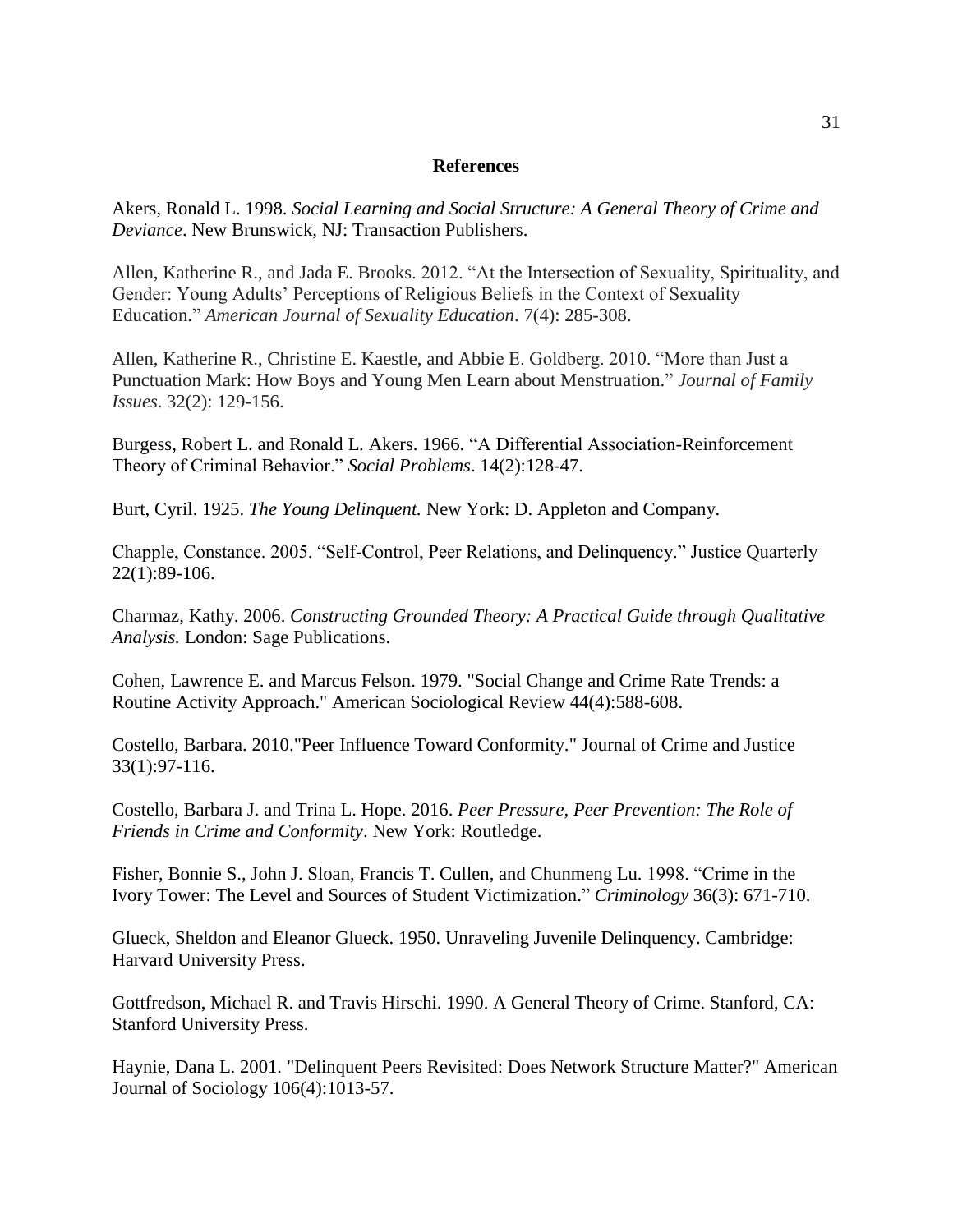Haynie, Dana L and D. Wayne Osgood. 2005. "Reconsidering Peers and Delinquency: How Do Peers Matter?" Social Forces 84(2):1109-30.

Hirschi, Travis. 1969 [2002]. Causes of Delinquency. Berkeley: University of California Press.

Kandel, Denise B. 1978. "Homophily, Selection, and Socialization in Adolescent Friendships." American Journal of Sociology 84(2):427-36.

Kornhauser, Ruth Rosner. 1978. Social Sources of Delinquency: An Appraisal of Analytic Models. Chicago: University of Chicago Press.

Laub, John H. and Robert J. Sampson. 2003. Shared Beginnings, Divergent Lives: Delinquent Boys to Age 70. Cambridge, MA: Harvard University Press.

Matsueda, Ross L., and Kathleen Anderson. 1998. "The Dynamics of Delinquent Peers and Delinquent Behavior." Criminology 36(2):269-308.

McGloin, Jean Marie. 2009. "Delinquency Balance: Revisiting Peer Influence." Criminology 47(2):439-77.

Mercken, Liesbeth, Tom A.B. Snijders, Christian Steglich, Erkki Vartiainen, and Hein De Vries. 2010. "Dynamics of Adolescent Friendship Networks and Smoking Behavior." Social Networks 32(1):72–81.

Osgood, D. Wayne, and Amy L. Anderson. 2004. "Unstructured Socializing and Rates of Delinquency." Criminology 42(3):519-50.

Osgood, D. Wayne, Janet K. Wilson, Jerald G. Bachman, Patrick M. O'Malley and Lloyd D. Johnston. 1996. "Routine Activities and Individual Deviant Behavior." American Sociological Review 61(4):635-55.

Rebellon, Cesar J. 2012. "Differential Association and Substance Use: Assessing the Roles of Discriminant Validity, Socialization, and Selection in Traditional Empirical Tests." European Journal of Criminology 9(1):73-96.

Sampson, Robert J., and John H. Laub. 1993. Crime in the Making: Pathways and Turning Points Through Life. Cambridge, MA: Harvard University Press.

Shaw, Clifford R. 1931. The Natural History of a Delinquent Career. Chicago: University of Chicago Press.

Shaw, Clifford R., and Henry D. McKay. 1942. Juvenile Delinquency and Urban Areas. Chicago: University of Chicago Press.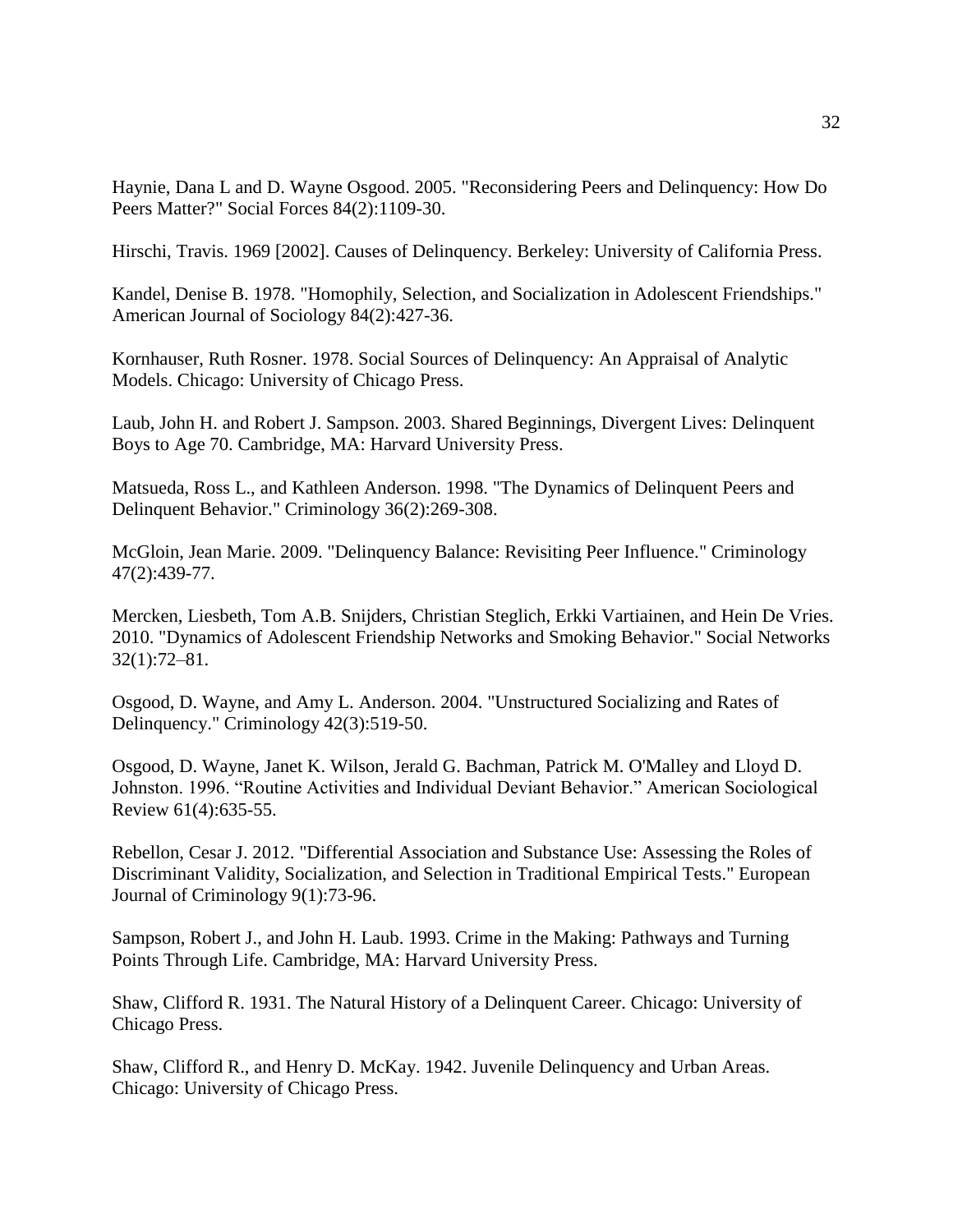Simons-Morton, Bruce, and Rusan S. Chen. 2006. "Over Time Relationships Between Early Adolescent and Peer Substance Use." *Addictive Behaviors* 31(7): 1211-1223.

Sutherland, Edwin. 1947. *Principles of Criminology*, Fourth Edition. Philadelphia: Lippincott.

Sutherland, Edwin, Donald R. Cressey, and David F. Luckenbill. 1992. *Principles of Criminology*, Eleventh Edition. Lanham, MD: General Hall.

Sutherland, Edwin. H. and Cressey, Donald R. 1966 [1934]. *Principles of Criminology, Seventh Edition*. Philadelphia: Lippencott.

Warr, Mark. 2002. Companions in Crime: The Social Aspects of Criminal Conduct. New York: Cambridge University Press.

Warr, Mark and Mark Stafford. 1991. "The Influence of Delinquent Peers: What They Think or What They Do?" Criminology 29(4):851-66.

Wechsler, Henry, Jae Eun Lee, Meichun Kuo, Mark Seibring, Toben F. Nelson and Hang Lee. 2002. Trends in College Binge Drinking During a Period of Increased Prevention Efforts: Findings from Four Harvard School of Public Health College Alcohol Study Surveys: 1993–2001, Journal of American College Health, 50:5, 203-217.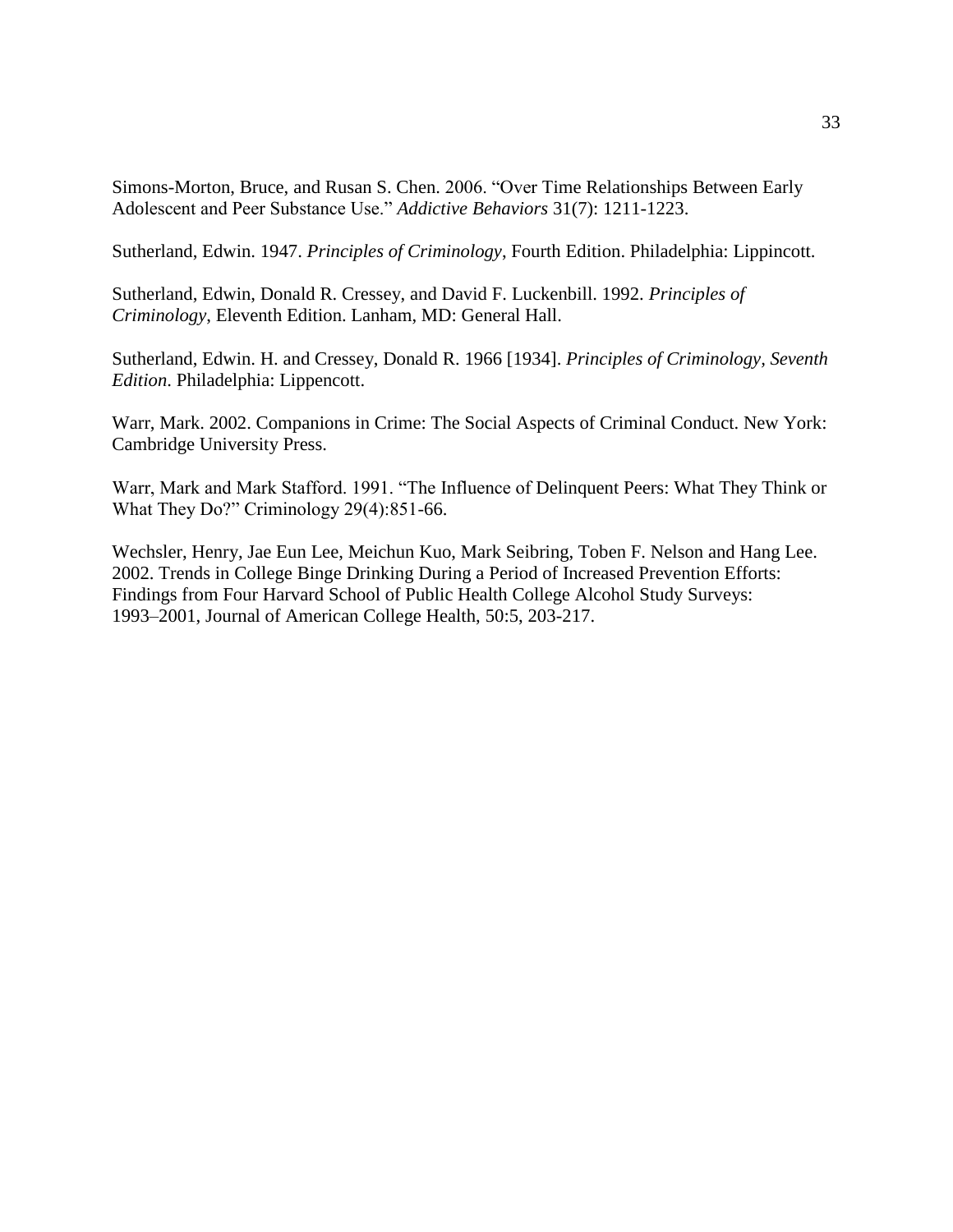|                                          |      |     | Table 1. Types of Behavior                    |      |                |
|------------------------------------------|------|-----|-----------------------------------------------|------|----------------|
| Positive Influence Attempts              |      |     | <b>Negative Influence Attempts</b>            |      |                |
| Not drive drunk                          | 17%  | 22  | Drink alcohol                                 | 26%  | 32             |
| Other                                    | 14%  | 18  | Bad academic behavior (cheat, skip class)     | 16%  | 19             |
| Stay in college/go to college            | 11%  | 14  | Smoke marijuana                               | 12%  | 15             |
| Improve health/fitness                   | 11%  | 14  | Other                                         | 9%   | 11             |
| Not do drugs                             | 7%   | 9   | Go to party                                   | 8%   | 10             |
| Quit smoking                             | 5%   | 6   | Dangerous stunts (race cars, jump off cliffs) | 8%   | 10             |
| Apply for programs/Join extracurriculars | 5%   | 6   | Steal/shoplift                                | 6%   | $\tau$         |
| Not go to a party                        | 4%   | 5   | Sneak out of house                            | 5%   | 6              |
| Not to get into a fight                  | 4%   | 5   | Sneak into movie/concert                      | 3%   | $\overline{4}$ |
| Health (other): go through surgery       | 3%   | 4   | Damage property                               | 3%   | 4              |
| Not commit suicide                       | 2%   | 3   | Do something silly/gross                      | 2%   | 3              |
| Stop hanging out with "bad" crowd        | 2%   | 3   |                                               |      |                |
| Stay at job                              | 2%   | 3   |                                               |      |                |
| Improve at sport                         | 3%   | 4   |                                               |      |                |
| Cope with loneliness                     | 2%   | 3   |                                               |      |                |
| End relationship                         | 2%   | 3   |                                               |      |                |
| Turn in lost property                    | 2%   | 2   |                                               |      |                |
| Not shoplift                             | 1%   |     |                                               |      |                |
| Write a note after car accident          | 1%   |     |                                               |      |                |
| Seek therapy                             | 1%   |     |                                               |      |                |
|                                          | 100% | 127 |                                               | 100% | 121            |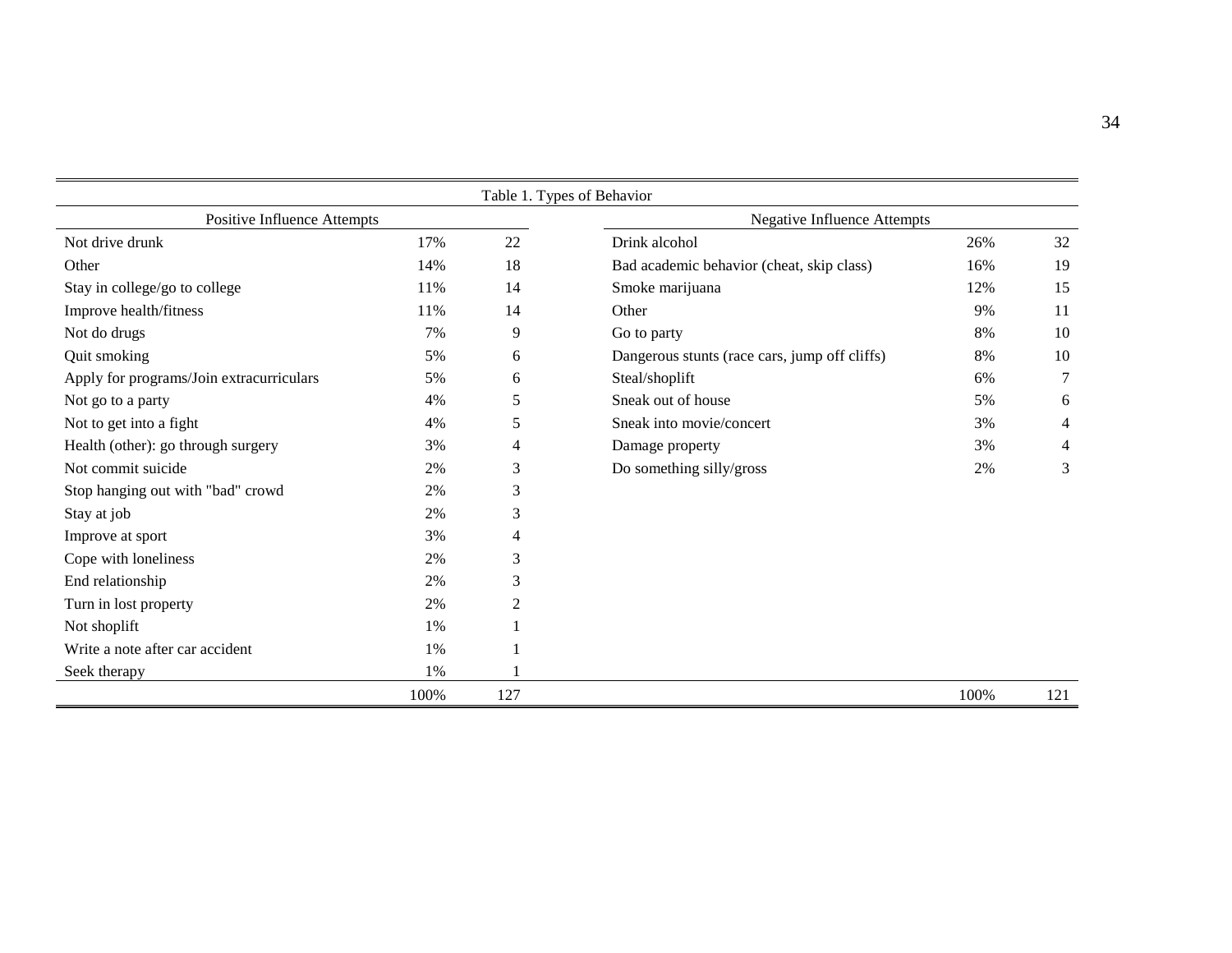|                                          |         | Table 2. Methods of Influence      |                             |         |      |  |  |
|------------------------------------------|---------|------------------------------------|-----------------------------|---------|------|--|--|
| Positive Influence Attempts              |         | <b>Negative Influence Attempts</b> |                             |         |      |  |  |
|                                          | Percent | Obs.                               |                             | Percent | Obs. |  |  |
| Simple offer/suggest practical solutions | 21%     | 39                                 | Minimize consequences       | 23%     | 36   |  |  |
| Emphasize costs $\&$ /or benefits        | 19%     | 35                                 | legal/academic/parental     | 16%     | 25   |  |  |
| legal/academic/parental                  | 10%     | 19                                 | health                      | 4%      | 7    |  |  |
| health                                   | 8%      | 15                                 | moral                       | 3%      | 4    |  |  |
| moral                                    | 1%      | $\boldsymbol{\eta}$                | Persistent offers           | 17%     | 26   |  |  |
| Coercion                                 | 11%     | 20                                 | Other/Unclear               | 13%     | 21   |  |  |
| Talking, not otherwise specified         | 9%      | 17                                 | Coercion                    | 13%     | 20   |  |  |
| Encouragement                            | 8%      | 16                                 | Simple offer/suggestion     | 13%     | 21   |  |  |
| Sustained visits/interactions            | 7%      | 13                                 | Appeals to fun              | 11%     | 17   |  |  |
| Other/Unclear                            | 6%      | 11                                 | Talk                        | 4%      | 6    |  |  |
| Physical intervention                    | 4%      | 8                                  | Appeals to friendship       | 3%      | 4    |  |  |
| Coaching                                 | 4%      | 8                                  | Bargaining/bribes           | 3%      | 4    |  |  |
| Similar experiences                      | 4%      | 7                                  | Flattery                    | 1%      |      |  |  |
| Recruit others to help                   | 3%      | 5                                  | "You'll do this eventually" | 1%      |      |  |  |
| Respondent & influencee will bond        | 2%      | 3                                  |                             |         |      |  |  |
| Appeals to friendship                    | 2%      | 3                                  |                             |         |      |  |  |
| Little cost, nothing to lose             | 1%      | 2                                  |                             |         |      |  |  |
| Appeals to empathy                       | 1%      | 2                                  |                             |         |      |  |  |
|                                          | 100%    | 189                                |                             | 100%    | 157  |  |  |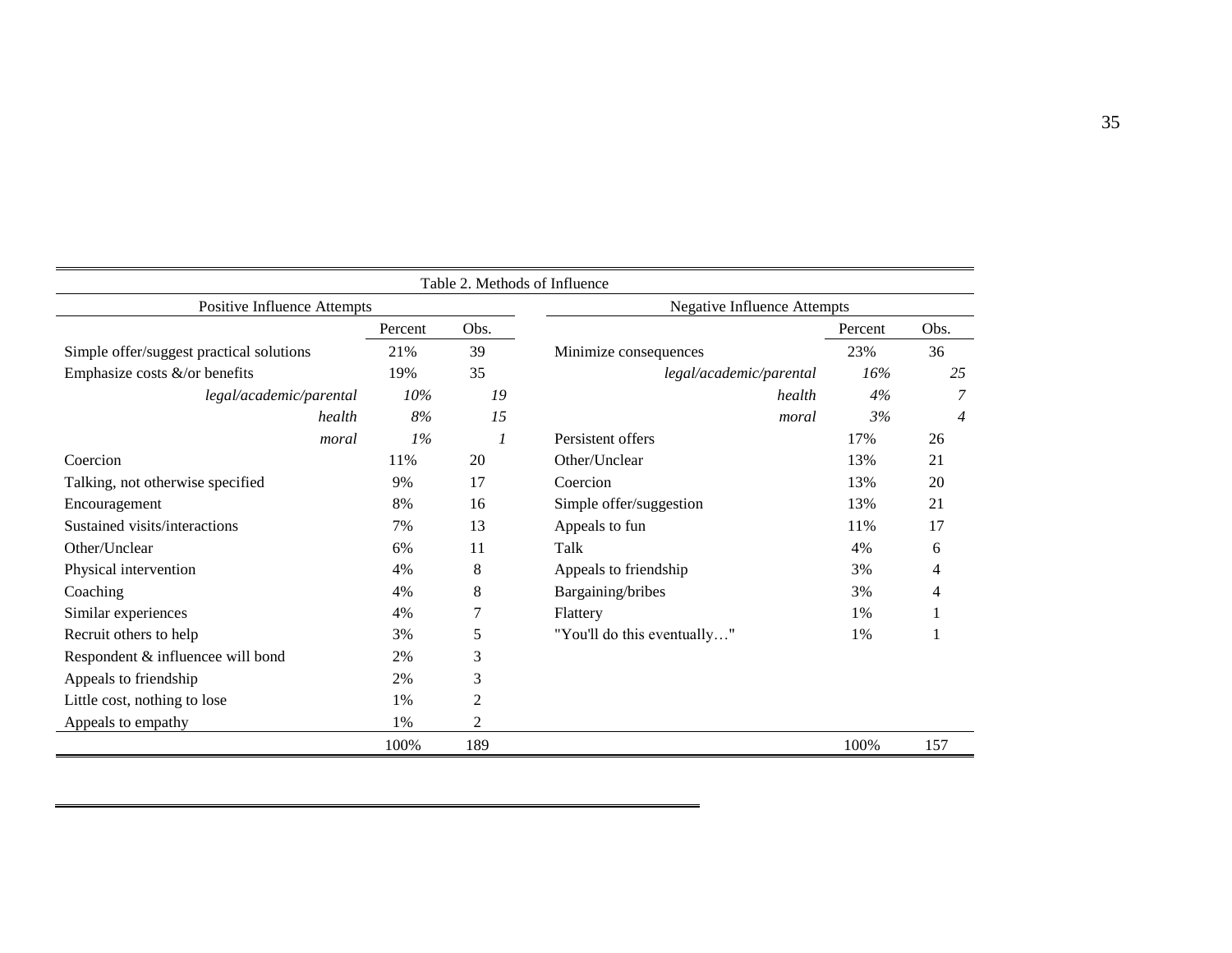|                                                                         | Percent | Obs. |
|-------------------------------------------------------------------------|---------|------|
| (s)<br>Respondent's own benefit/amusement                               | 18%     | 28   |
| Other/unclear $(v)$                                                     | 12%     | 19   |
| Respondent wants someone to be deviant with him/her (s)                 | 11%     | 18   |
| Person will have fun/enjoy it (a)                                       | 11%     | 18   |
| Doing things together/spend time together $(v)$                         | 11%     | 17   |
| Wants person to let loose (a)                                           | 10%     | 15   |
| Initiate friend into new thing (a)                                      | 6%      | 9    |
| Create memories/appeals to youth $(v)$                                  | 4%      | 7    |
| (s)<br>Respondent wants to avoid consequences (legal/academic/parental) | 4%      | 7    |
| Respondent was drunk (n)                                                | 4%      | 6    |
| Didn't have money (a)                                                   | 3%      | 4    |
| Meet friends $(v)$                                                      | 2%      | 3    |
| Impress friends <sup>(s)</sup>                                          | 2%      | 3    |
| Bored <sup>(s)</sup>                                                    | 2%      | 3    |
|                                                                         | 100%    | 157  |

Superscripts refer to whether a motivation is selfish (s), altruistic (a), neither (n), or varies (v).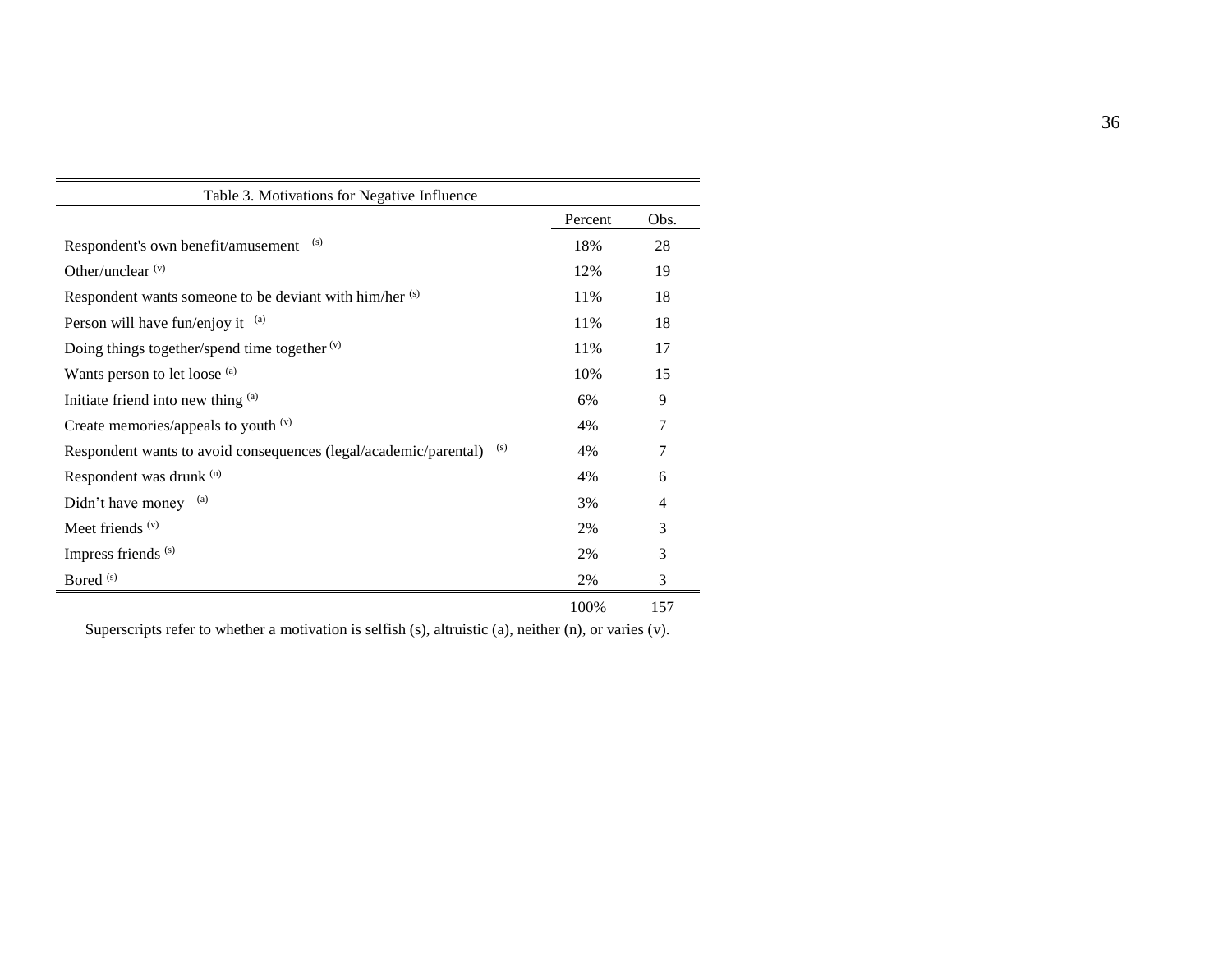| Table 4. Motivations for Positive Influence                    |         |                |
|----------------------------------------------------------------|---------|----------------|
|                                                                | Percent | Obs.           |
| Physical consequences/health (a)                               | 27%     | 46             |
| Other/unclear $(v)$                                            | 14%     | 23             |
| Consequences/Benefits (legal/academic/parental) <sup>(a)</sup> | 11%     | 19             |
| Empathy <sup>(a)</sup>                                         | 10%     | 17             |
| Doesn't want person to be unhappy or afraid (a)                | 8%      | 14             |
| Morality <sup>(v)</sup>                                        | 8%      | 14             |
| (a)<br>Protective role                                         | 8%      | 13             |
| See person happy (a)                                           | 5%      | 8              |
| Empathy for third party (a)                                    | 4%      | 6              |
| Feel action is gross $(v)$                                     | 2%      | $\overline{4}$ |
| Felt sorry <sup>(a)</sup>                                      | 2%      | 3              |
| Like to help (a)                                               | 1%      | $\overline{2}$ |
|                                                                | 100%    | 169            |

Superscripts refer to whether a motivation is selfish (s), altruistic (a), neither (n), or varies (v).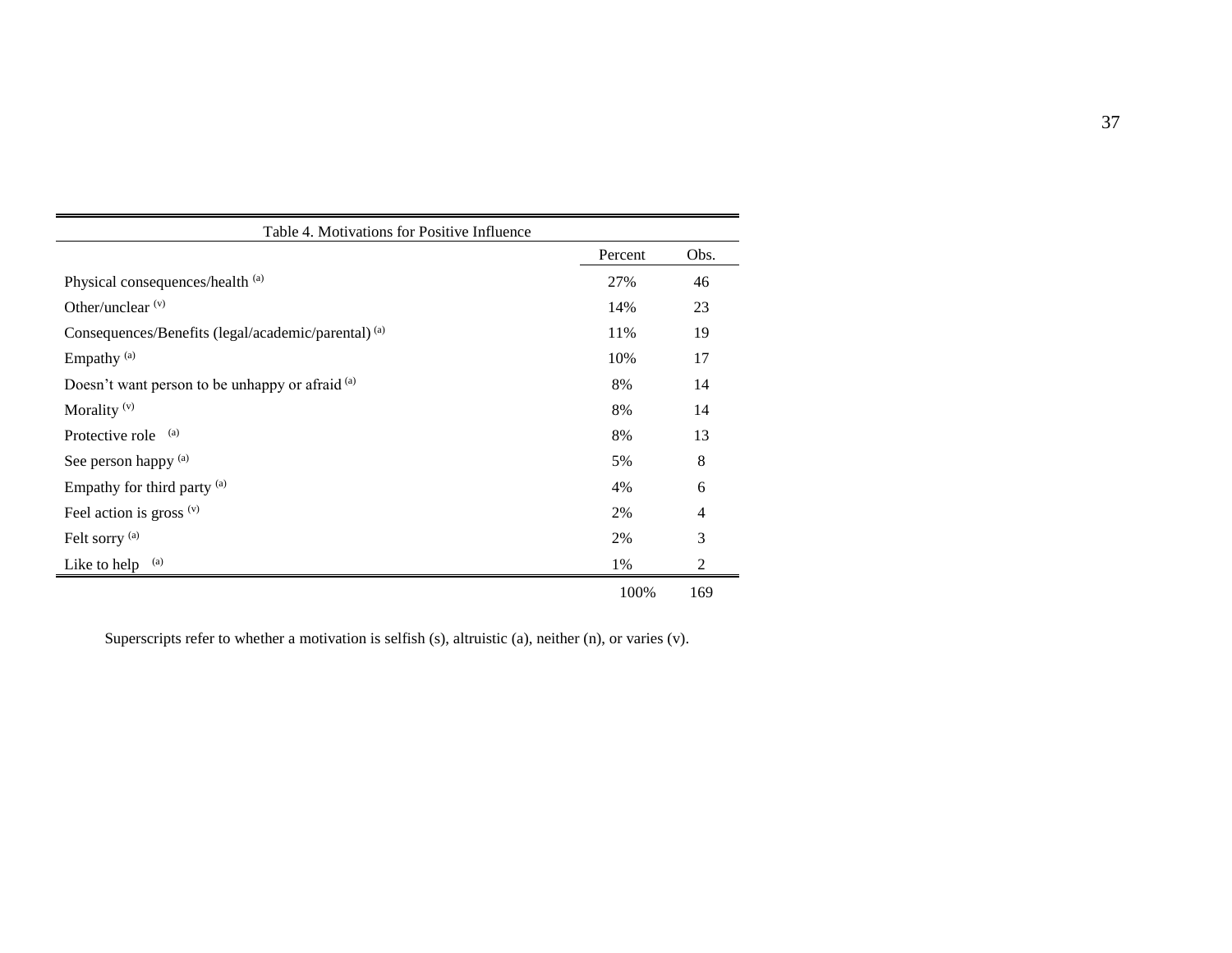| Table 5. Direction of Motivations for Each Reported Motive |                   |     |                |    |         |   |     |  |  |  |  |
|------------------------------------------------------------|-------------------|-----|----------------|----|---------|---|-----|--|--|--|--|
|                                                            | <i>Altruistic</i> |     | <b>Selfish</b> |    | Neither | N |     |  |  |  |  |
| Positive Influence Attempt                                 | 83%               | 134 | 12%            | 19 | 6%      |   | 162 |  |  |  |  |
| Negative Influence Attempt                                 | 36%               | 52  | 53%            | 76 | 10%     |   | 143 |  |  |  |  |

38